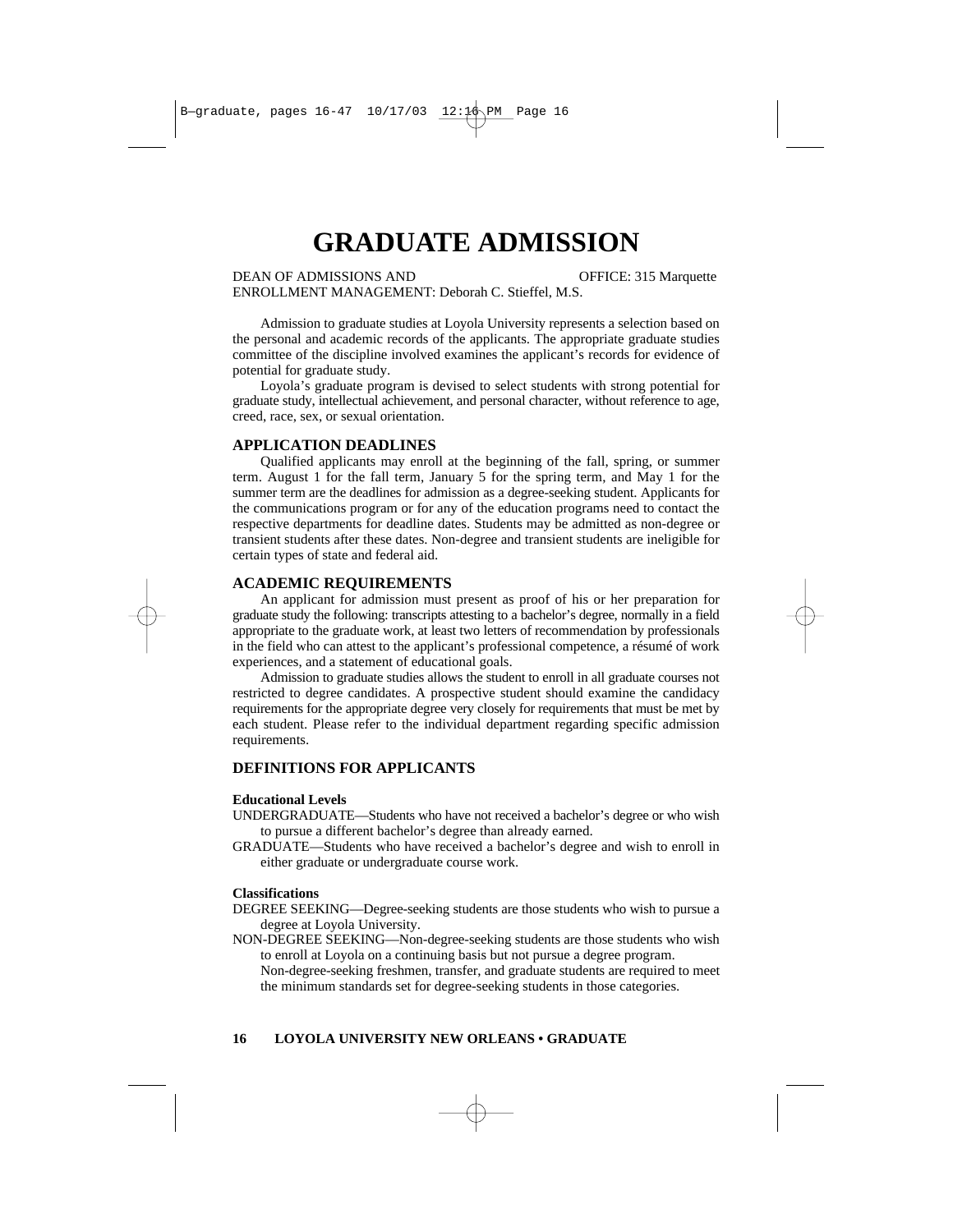TRANSIENTS—Transient students may be admitted for any one semester. In order to continue their enrollment in the next semester, transient students must apply as nondegree-seeking students and submit those credentials required by the admissions committee.

#### **Admit Types**

- GRADUATE FRESHMEN—Students who will have received an undergraduate degree prior to the planned term of enrollment. All degree-seeking graduate freshmen are required to submit the application, non-refundable application fee, two official undergraduate college transcripts from each college attended, two letters of recommendation and the results of national tests if required for the specific graduate program, a résumé of work experiences, and a statement of educational goals.
- GRADUATE TRANSFER STUDENTS—Students who have attended another college or university at the graduate level. Transfer applicants must submit the same credentials as freshmen and, in addition, two official transcripts from each graduate institution previously attended, whether or not credit was earned.
- GRADUATE READMITS—Students who have previously enrolled at Loyola at the graduate level (does not include continuing education and non-credit courses). Readmits need only complete the application form if they have not attended another institution since their last enrollment at Loyola or less than two years has elapsed. Readmits who have not been enrolled for two years and who plan to seek a degree are required to resubmit full credentials.

#### **Admission Actions**

- ADMITTED—The applicant is admitted to the graduate program for the term designated on the application.
- CONDITIONALLY ADMITTED—The applicant is admitted, but on probation. The circumstances of the probation are stated in the letter of admission.
- DEFERRED DECISION—The decision is deferred until additional information is collected on the applicant. The applicant will be informed of the information needed.
- DENIED—The applicant is not admitted to the graduate program. This action is taken after the applicant is considered for all other admission actions.

# **APPLICATION PROCESS**

Decisions regarding admissions are made under a policy of rolling admissions. Notification of admission under this plan will be mailed as soon as possible after receipt of all necessary credentials. Applications to the Department of Communications will not be reviewed until the application deadline date. If admission is deferred, the applicant will be considered again when the requirements for consideration are met.

# **POLICIES AND REGULATIONS**

Students are enrolled at Loyola in accordance with the policies and regulations defined in the university bulletins, the published schedules, and *Student Handbook*. Readmitted students are subject to the policies in effect at the time of their readmission. The university reserves the right to clarify and change policy in the course of a student's enrollment.

All applicants and Loyola students are required to provide complete, correct, and truthful information on all university applications, forms, and correspondence. Administrative decisions and actions based on incomplete, incorrect, or false information are subject to immediate review and/or reversal. Applicants or students who provide such information are subject to corrective administrative and disciplinary proceedings including, but not limited to, dismissal from the university.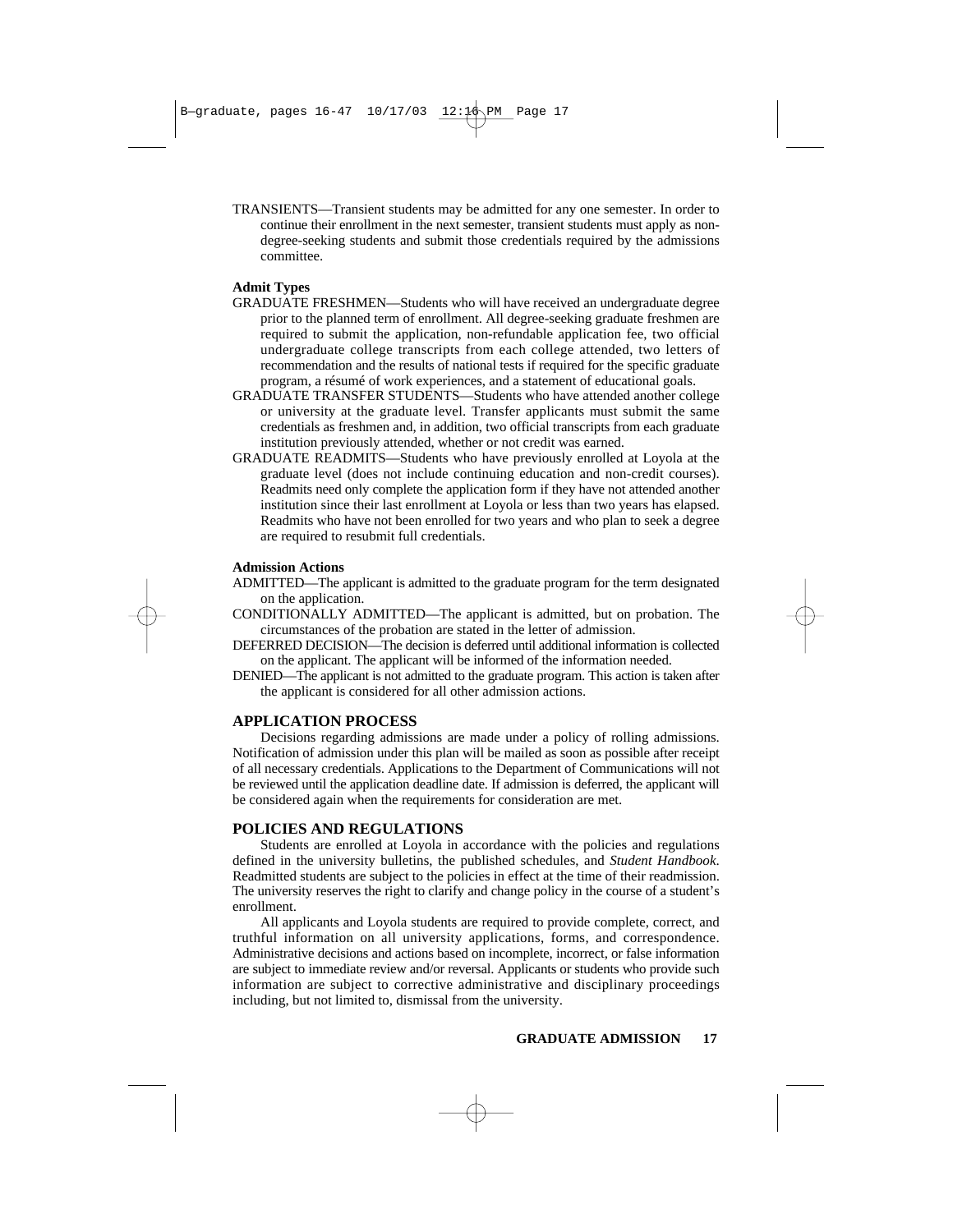## **EXCLUSIONS**

Students excluded by a university are ineligible for admission to Loyola depending on the exclusion regulations and recommendations of the excluding university.

#### **EARLY ADMISSION**

The programs of criminal justice, music education, music therapy, and education will admit, upon receipt of approved application for graduate studies, Loyola undergraduate students who meet all of the academic requirements for admission except a degree on a provisional basis provided they meet the following additional requirements: they must have a B average or better in their upper division major work; they must not lack more than six hours for their bachelor's degree. Such students may schedule a total of six hours of graduate work; their schedule in any one semester may not exceed 12 credit hours. The graduate courses will not count toward the undergraduate degree requirements.

# **INTERNATIONAL STUDENTS**

International students who desire to enter Loyola must comply with the basic admission requirements established. In addition, these applicants must satisfy all provisions of the Immigration Act. Students are expected to be proficient in English.

The applicant whose primary language is not English must show a proficiency in English adequate for graduate level study by scoring at least 213 on the Test of English as a Foreign Language (TOEFL). These scores are valid for two years from the date of the test. Graduates of United States institutions may substitute the obtained degree in lieu of the TOEFL. For information on the Test of English as a Foreign Language (TOEFL), write directly to: TOEFL/TSE Services, P.O. Box 6151, Princeton, New Jersey 08541-6151. Additional testing options may be requested through the Office of Admissions.

# **TRANSFER OF ACADEMIC CREDIT**

Students who have earned academic credit at another accredited college or university may be allowed to transfer a maximum of six credit hours, with the approval of the departmental chair and/or dean of the college. Each degree program has certain restrictions concerning acceptance of courses completed at other institutions. Transfer of credits earned more than five years prior to enrollment will ordinarily not be considered.

Transfer students will be informed of the amount of credit which will transfer prior to their enrollment, if possible, but at the latest, prior to the end of the first academic term in which they are enrolled.

## **TERM FOR COMPLETION OF DEGREE REQUIREMENTS**

Under all but extreme circumstances, all course requirements for a graduate degree must be completed in a seven-year span. Exceptions to this regulation require approval of the appropriate chair and/or the dean of the college.

# **POLICY ON NONDISCRIMINATION**

Loyola University has fully supported and fostered in its educational programs, admissions, employment practices, and in the activities it operates the policy of not discriminating on the basis of age, color, disability, national origin, race, religion, sex/gender, or sexual orientation. This policy is in compliance with all applicable federal regulations and guidelines.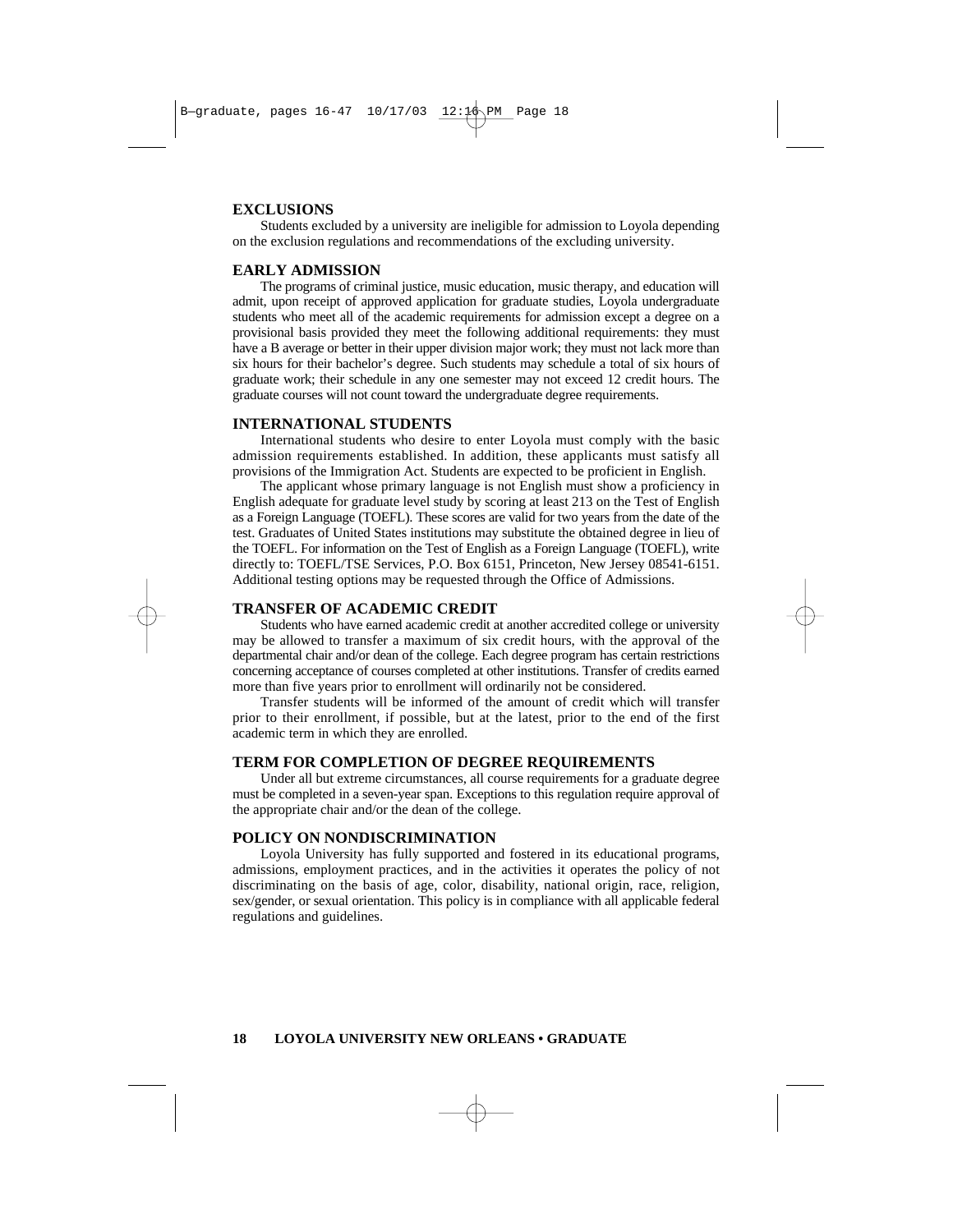# **POLICY ON SEXUAL AND OTHER FORMS OF HARASSMENT**

Loyola University New Orleans, consistent with its *Goals Statement* and the *Character and Commitment Statement*, fosters dignity and worth of all members of the Loyola community, and is committed to maintaining an educational and working environment free of sexual harassment. Sexual harassment is immoral and illegal, and will not be tolerated.

Sexual harassment may occur within a variety of relationships. Some such relationships involve unequal authority, while others occur between individuals who are of equal status. All allegations of sexual harassment will be scrutinized.

The university's full Policy and Procedure governing sexual harassment and other forms of harassment can be found on the university web page under Policies, Procedures, and Reports at www.loyno.edu/provost/policies.html and in the university's *Student Handbook*, *Faculty Handbook*, and *Staff Policy and Procedures and Benefits Manual*. Appeal and grievance procedures can also be found on the Loyola University website, in the university's *Student Handbook*, *Faculty Handbook*, and *Staff Policies and Procedures and Benefits Manual*.

Loyola University New Orleans strongly supports equal opportunity in all aspects of university services and employment as provided in Title IX of the Education Amendments of 1972. Inquiries, concerns, and questions regarding the application of Title IX to university programs, services, employment, and policies should be addressed to the Title IX Coordinator. The Title IX coordinator for Loyola University is the director of Human Resources, Sue Metzner. The Title IX coordinator may be contacted at: Campus Box 16, (504) 864-7914.

# **DISABILITY SERVICES**

Disability services helps students with disabilities meet the academic demands of university life. Academic counseling, assessment, and advocacy services are provided by the Academic Resource Center's professional staff. Academic accommodations are offered to students with documented disabilities, including physical and learning disabilities. Such accommodations may include, but are not limited to, alternative test administration and academic support services including peer tutors, transcribers, note takers, readers, and computers with adaptive programs.

Disability services assists students in developing self-advocacy skills and advocates for the students with faculty and/or administrators when needed. Since it is the policy and practice of Loyola University to make its programs and facilities accessible to students with disabilities in an integrated manner, the professional staff from the Counseling & Career Development Center, Student Health Service, Physical Plant, library, and Residential Life work in conjunction with the Office of Disability Services to provide a comprehensive support service.

The Office of Disability Services is located on the main campus in the Academic Resource Center, Monroe 405. The director of disability services can be reached by phone at (504) 865-2990 or by e-mail at enrich@loyno.edu.

# **UNIVERSITY POLICY ON STUDENTS WITH DISABILITIES**

Loyola University is committed to ensuring equal access and reasonable accommodations for students with disabilities under Section 504 of the 1973 Rehabilitation Action and the 1990 Americans with Disabilities Act (ADA) and to providing support services which assist qualified students with disabilities in all areas of the university. Disability Services was created to ensure the careful implementation of this policy by faculty and staff and to assist students with disabilities in meeting the demands of university policy.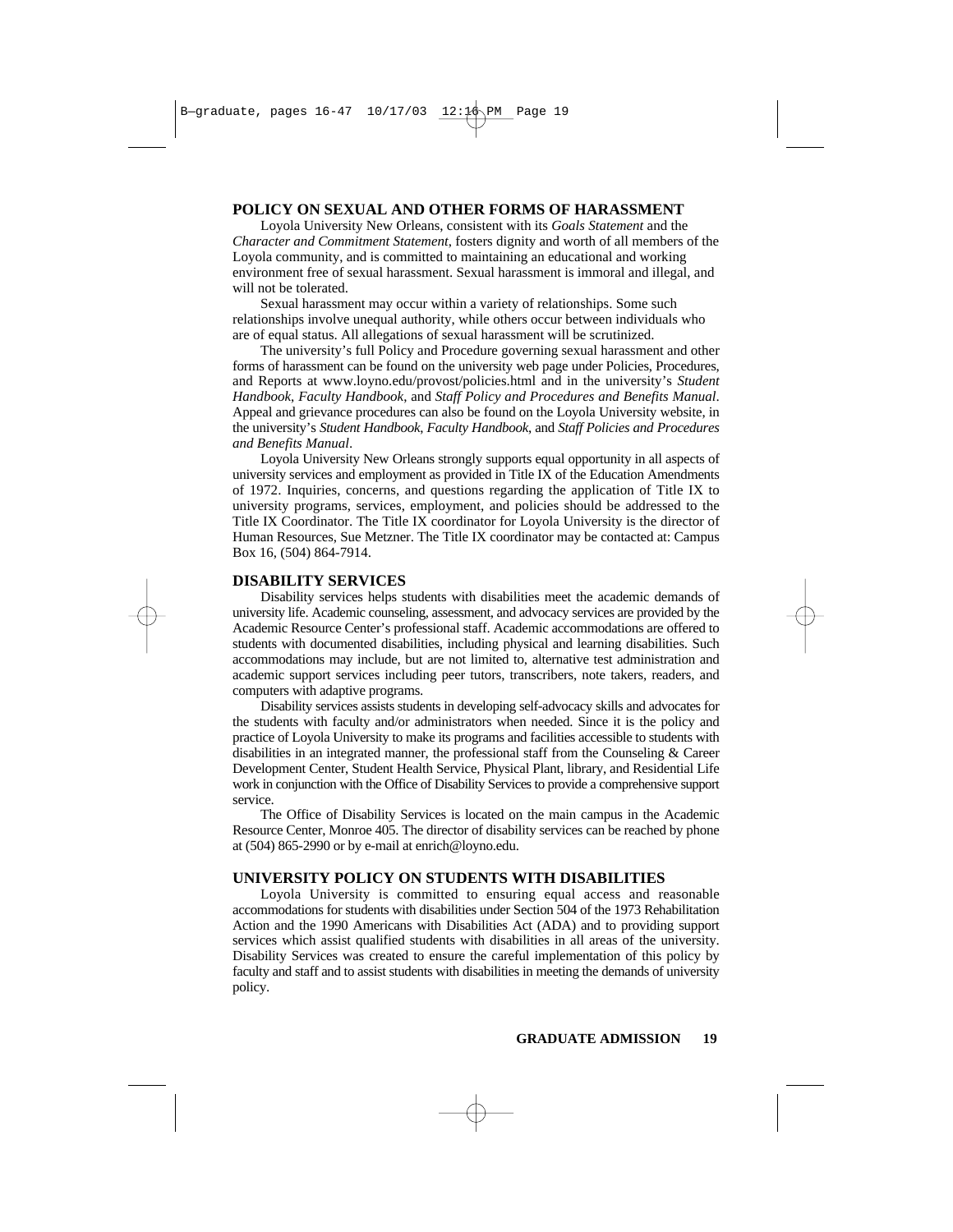# **TUITION, FEES, AND FINANCIAL AID**

All regular students are assessed tuition and fees on a semester basis.

These fees and the tuition pay for only about 70 percent of the actual cost of operating Loyola for one year. The other 30 percent is made up with funds raised by the Annual Support Program from alumni, friends, faculty, staff, foundations, corporations, and revenues from the university endowment.

Applicants for admission to Loyola and students who need assistance in paying for their education are encouraged to apply for financial aid.

# **TUITION AND FEES**

Because of the uncertainty of the economy and budgetary projections, Loyola University reserves the right to change tuition, fees, or other charges printed herein. **The rates for 2003 – 04 only are listed below.**

# **TUITION**

*Graduate tuition is assessed according to the graduate program of enrollment.*

# **FEES**

## **FOR BEGINNING STUDENTS**

| <b>Acceptance deposit—full-time graduate except M.B.A. (not refundable)</b> |  |
|-----------------------------------------------------------------------------|--|
|                                                                             |  |
|                                                                             |  |
|                                                                             |  |

# **FOR ALL STUDENTS**

# **University Center Fee**

*This fee is dedicated to the partial support of the Joseph A. Danna Center including the cost of utilities, furnishings, maintenance, and cleaning of the building, as well as the programming activities sponsored by the University Programming Board.*

# **Student Government Association Fee**

*This fee supports the operation of the Student Government Association to include funding the internal operations of the SGA and recognized student organizations.* Full-time ................................................................................\$40 per sem. Part-time ................................................................................\$20 per sem.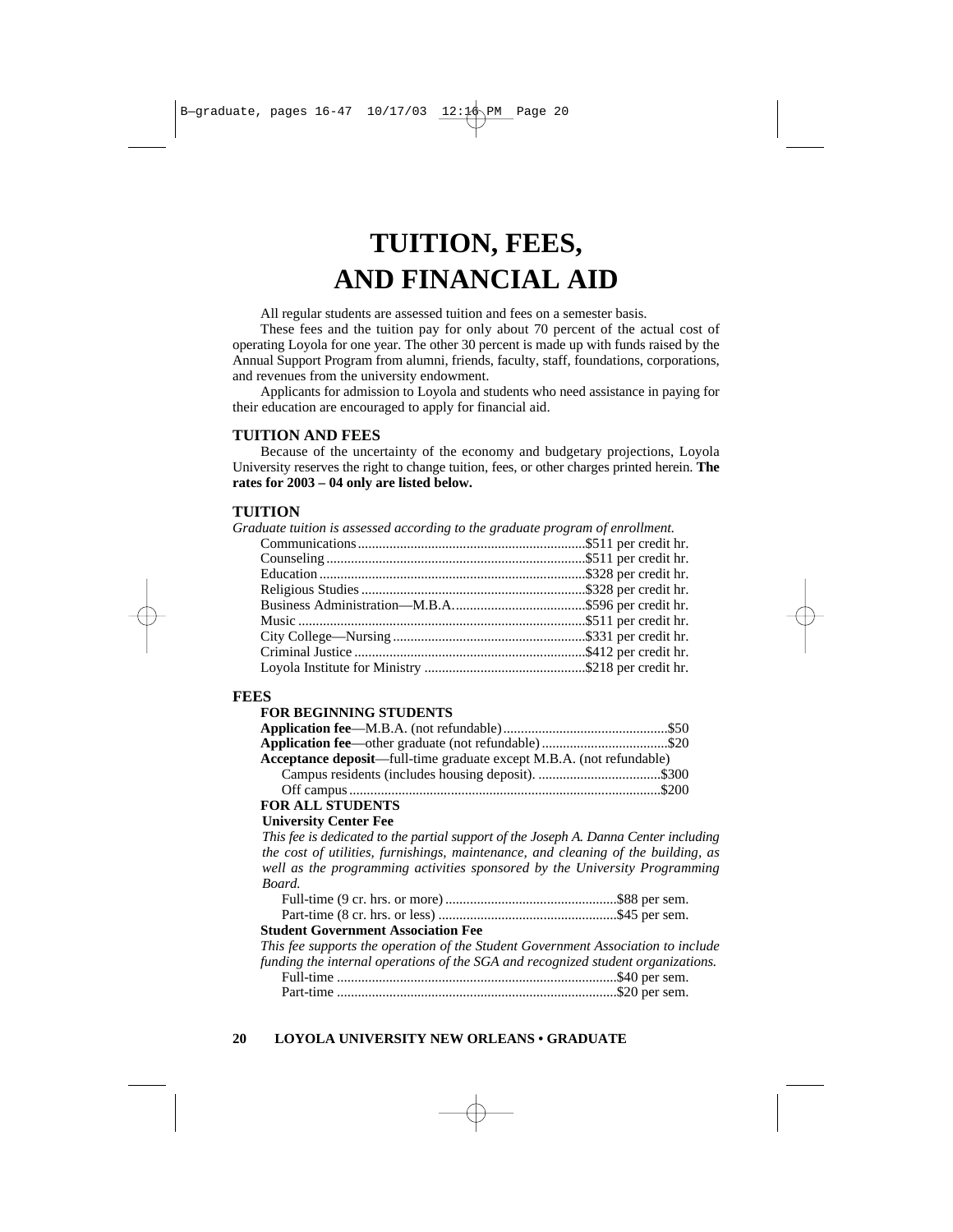#### **Athletic Fee**

*This fee was levied in response to a student referendum in 1991 and provides the majority of the support of the university's intercollegiate athletic program supplemented only by fund-raising. No funds from tuition revenue are used to support the athletic program. All students are entitled to free admission to all regular season games by presenting their Loyola Express Card at the entrance.*

Full-time ................................................................................\$65 per sem. Part-time ................................................................................\$30 per sem.

#### **Publications Fee**

*This fee, supplemented only by paid advertisements, supports the publication of the student magazine,* The Wolf. *Each student is entitled to a copy of each of the four issues published during the academic year.*

Full-time ................................................................................\$20 fall sem. Part-time ................................................................................\$20 fall sem.

#### **Information Technology Fee**

*This fee provides for unlimited high speed access to the Internet and intranet servers for e-mail, web, news, chat, FTP, TELNET, and online library research services. Access to these services is available from anywhere on campus—computer labs, classrooms, common areas, and residence hall rooms.* 

Full-time ..............................................................................\$125 per sem. Part-time ...........................................................................\$62.50 per sem.

#### **Graduation Fee**

*This fee is assessed once the student applies for graduation. It provides the graduate with a cap and gown, the diploma cover, the graduation ceremony, and lifetime transcripts. Students are billed during the graduation term.*

Senior .........................................................................................................\$250

| <b>Contingent Fees</b> |  |
|------------------------|--|
|------------------------|--|

Students are encouraged to make payments by check or money order made payable to Loyola University using their bill remittance stubs. Students not wishing to have their social security numbers placed on their payments should contact the Office of the Bursar for available alternative options. Cash transactions are discouraged. A charge of \$10 will be assessed for each check returned from the bank. VISA and MasterCard charges greater than \$50 will be accepted as payment on the tuition account, but NDSL and Perkins loan payments will not be accepted through credit card charges.

## **RESIDENCE HALLS**

Charges for room and board are due on a semester basis. Room rent is billed along with tuition and fees. The residence hall contracts are for both fall and spring semesters. Board is voluntary and therefore paid separately.

| <b>Room Rates 2003 – 04:</b> | Double Room | Single Room |
|------------------------------|-------------|-------------|
|                              |             |             |
| Room Guarantee deposit       |             |             |
| (not refundable but total)   |             |             |
|                              |             |             |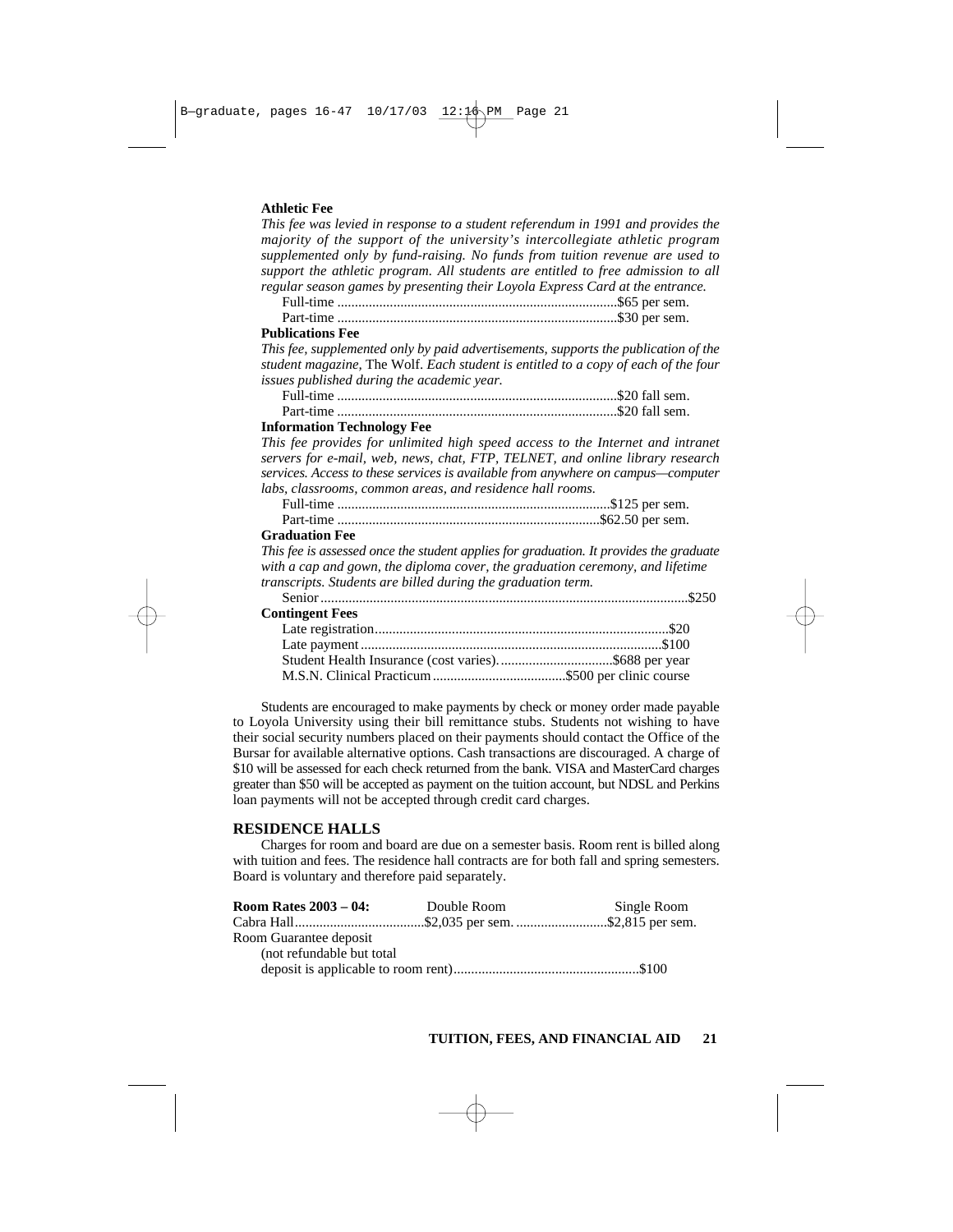#### **Residence Council Fee**

*This fee applies only to students residing on campus and supports the programming efforts and activities of the respective residence councils.* Cabra Residence Council fee ...............................................\$15 per sem.

Rates apply to the academic semester only. The Christmas holiday period and between semesters are not included in the room charges. Information on accommodations may be obtained from the Office of Residential Life.

#### **Meal Plans (Board)**

Loyola's meal plans are voluntary for graduate students. Those who want the program may contract on a yearly basis for one of the plans. Loyola students have six board-plan options: they may choose nine, seven, or five meals per week which include either \$400 or \$600 in Wolf Bucks to use on an á la carte basis. Loyola Dining Services provides nine "all you can eat" meals per week (seven dinners and two weekend brunches). All breakfast, lunch, snacks, and late night meals are offered on an á la carte basis using Wolf Bucks and/or cash. The Gold Level plan provides \$600 in Wolf Bucks and the Maroon Level plan provides \$400 in Wolf Bucks. The following rates are in effect for 2003  $- 04.$ 

| $2003 - 04$ Rates                               |  |
|-------------------------------------------------|--|
| GOLD LEVEL (includes \$600 Wolf Bucks)          |  |
| 5 Meals per week \$1,479                        |  |
| 7 Meals per week \$1,500                        |  |
| 9 Meals per week \$1,537                        |  |
| <b>MAROON LEVEL (includes \$400 Wolf Bucks)</b> |  |
|                                                 |  |
| 7 Meals per week \$1,300                        |  |
| 9 Meals per week \$1,337                        |  |

Meal plans are charged to the student account and may be paid by personal check, VISA, or MasterCard. Checks should be made payable to Loyola University and sent to Box 220, 6363 St. Charles Avenue, New Orleans, LA 70118. For more information on meal plans, please call (504) 865-3428.

#### **Loyola Express Card**

A Loyola student identification card, known as the Loyola Express Card, is much more than just an identification card. It is a fast, safe, convenient, and economical way to make purchases all over campus. You simply deposit money into your Express Card account, and then purchases made are deducted from your balance. It has proven to be an excellent method to pre-plan and monitor expenditures.

As long as you have money in your Express Card account, you will be able to make purchases all over campus without carrying cash, checks, or change. The Orleans Room, Loyola Bookstore, Central Reproduction, The Underground, Smoothie King, Mane Attraction, Pizza Hut, the convenience store, Pine Street Café, campus vending machines, and residence hall laundry machines all accept the Loyola Express Card. Deposits to the card may be made in the Office of the Bursar, Marquette Hall, Room 270. For deposit information, please call (504) 865-2388.

Funds deposited to the Loyola Express Card carry over from one semester to the next until spent. Balances in excess of \$10 in a Loyola Express Card account will be refunded only if a member officially severs ties with the university by graduating, transferring, or otherwise leaving the university. Refund forms may be completed at the Office of Student Finance and must be accompanied by written proof of separation unless you are graduating.

#### **22 LOYOLA UNIVERSITY NEW ORLEANS • GRADUATE**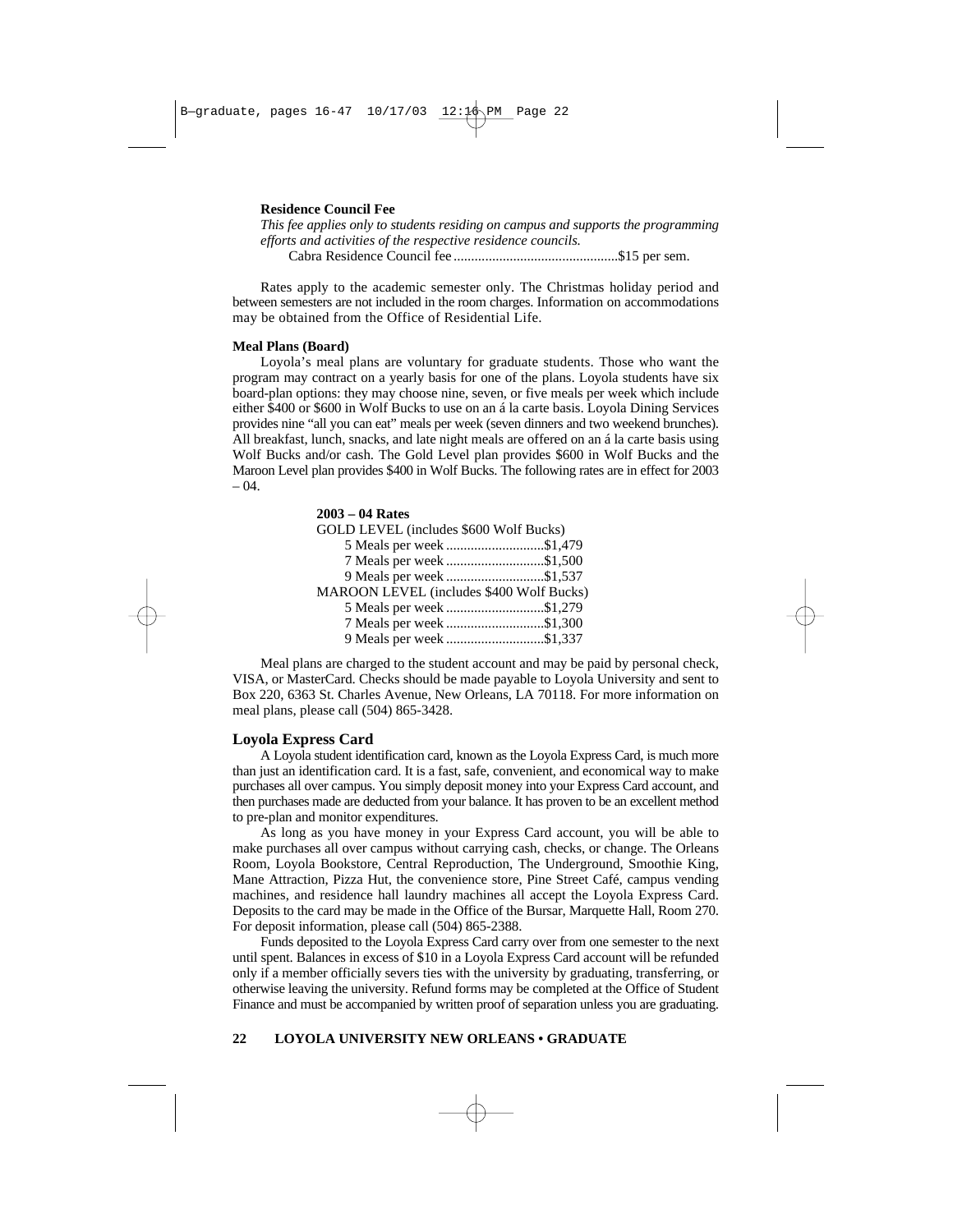Refunds will be applied first to any outstanding university debt, with remaining funds issued, by check, to the student.

# **BILLING AND PAYMENT POLICY**

Incoming students and returning students who have preregistered are mailed a bill for tuition, fees, residence hall charges, and board plans prior to the beginning of the semester. All payments are due 30 days from the billing date unless other arrangements have been made. Accounts not paid by the due date will be placed in a past due status.

Students who are not early registrants, students taking special program courses or continuing education courses, and all international students must pay in full at the time of registration.

A late fee of \$100 will be assessed on accounts in past due status. If a bill is not received or if an adjustment should be made to the bill, the student should contact the Office of Student Finance so that payment can be made by the deadline. Students who have not met their financial obligations or made appropriate arrangements through the Office of Student Finance have not officially completed registration and may be subject to removal from enrollment and will not be allowed to register for subsequent semesters. Students whose checks are returned from the bank as unpaid also are subject to removal from enrollment.

Loyola will withhold statements of honorable dismissal, transcripts, the diploma, and all other reports or materials until all indebtedness to the university has been paid or until satisfactory arrangements have been made with the vice president for business and finance. No one will be allowed to enroll for subsequent semesters as long as prior financial indebtedness has not been satisfied. It is also the policy of Loyola to withhold transcripts, registration, and diplomas on any student who has defaulted on a Guaranteed Student Loan, Stafford Loan, Direct Loan, Perkins Loan, NDSL, or other student loan. In the event that the delinquent account is placed with an outside agency for collection, all collection costs, attorney fees, and court costs incurred will be passed on to the student.

#### **EMPLOYER TUITION REIMBURSEMENT PROGRAM**

For graduate business working students with employer reimbursement plans, the university will defer payment on 90 percent of tuition and regular fees. To become eligible for this deferment, the student must submit to the dean's office a copy of the employer's reimbursement policy and each semester submit verification on company letterhead of the student's eligibility in the plan. By the university's payment due date each semester, a promissory note and information release must be executed in the dean's office, and 10 percent of tuition and regular fees plus any other charges must be paid in the Office of the Bursar.

Final grade reports will be released to the student and payment in full will be required 30 days after grades are due in the dean's office. Other reports, such as transcripts and diplomas, are withheld until the final payment is received.

#### **MONTHLY PAYMENTS**

Although Loyola has no monthly payment plan of its own, students may subscribe to one of two plans offered by outside companies.

Academic Management Services and Tuition Management Systems, Inc. offer families several monthly payment options to help make education expenses more affordable. The interest-free monthly payment option enables families to spread all or part of the annual tuition, fees, residence hall charges, and board plans over equal, monthly payments. There are no interest charges, only a small annual fee. This plan includes life insurance protection covering the unpaid balance at no additional cost. Low-interest monthly payment options, including an unsecured loan and a home equity credit line, are also available. Please contact the Office of Student Finance at (504) 865-3337.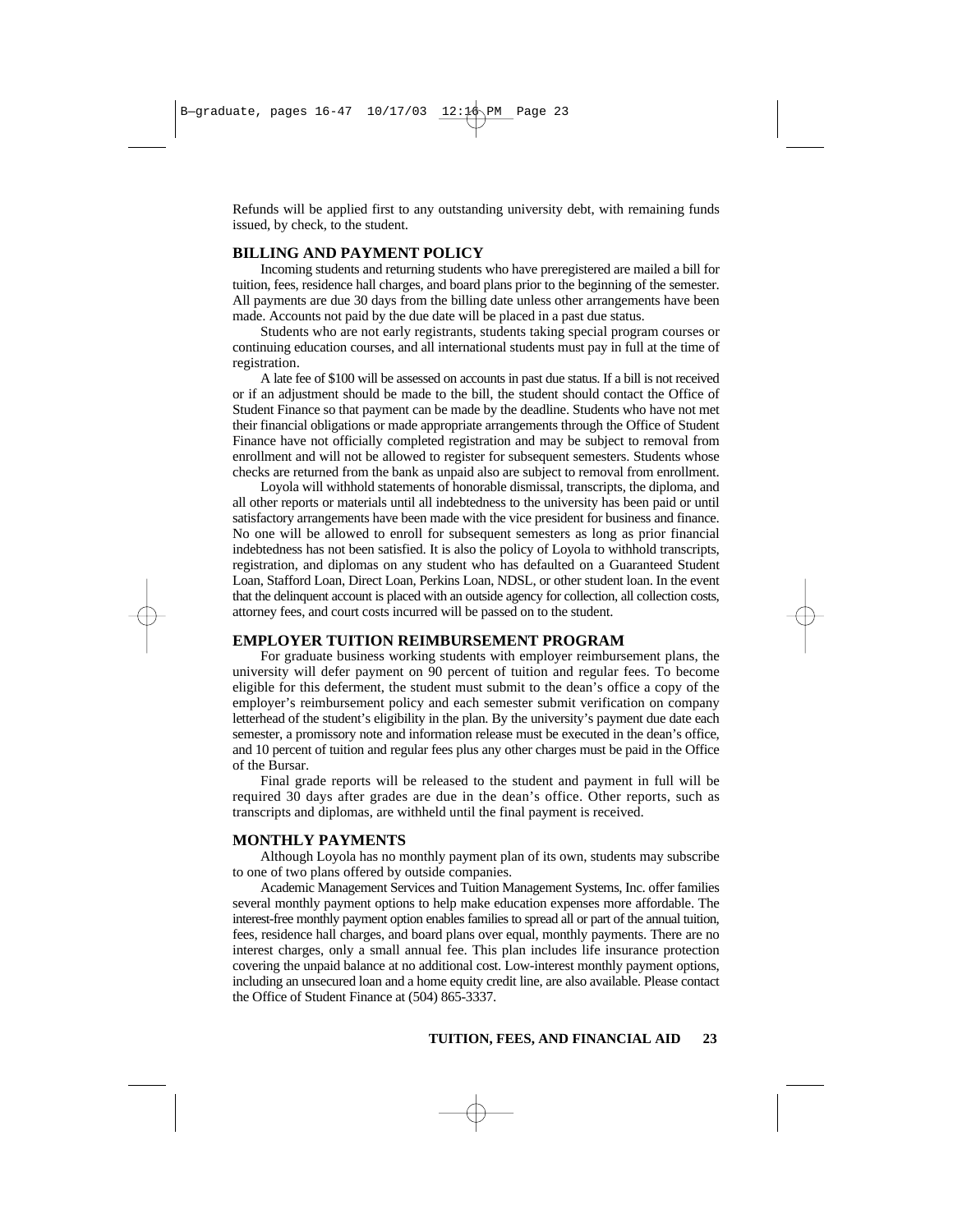# **REFUND POLICY**

A student who withdraws from a course before the end of the term may be entitled to a refund of a percentage of the tuition charged for that course. The university's general policy on refunds is described below. Federal statute requires an alternate calculation for recipients of federal Title IV financial assistance, and it is described as well.

TUITION—Students who withdraw from the university or from a course may be entitled to a refund of a percentage of their tuition. Students who withdraw must return a completed withdrawal form to the Office of Student Records. Mere cessation of attendance does not constitute withdrawal. The date of receipt of the withdrawal notice by the Office of Student Records will determine the amount of tuition refund. Refunds are a percentage of the tuition payable in the semester in which the student withdraws, not a percentage of the total amount billed. Only tuition is refundable. No refunds are made when a student is suspended or dismissed for academic, disciplinary, or financial reasons. Tuition refunds are made for the normal fall and spring semesters on the following basis:

- 1. If formal notice is received within one week after the beginning of the semester, a refund of 100 percent of tuition is made.
- 2. If formal notice is received within two weeks after the beginning of the semester, a refund of 90 percent of tuition is made.
- 3. If formal notice is received within five weeks after the beginning of the semester, a refund of 50 percent of tuition is made.
- 4. If formal notice is received within nine weeks after the beginning of the semester, a refund of 25 percent of tuition is made.
- 5. No refunds are allowed after the ninth week of classes.

*Since special sessions, short sessions, and summer sessions vary in length, please refer to the academic calendar for those refund deadlines.* 

Students forced to withdraw for medical reasons should consult the *Academic Regulations* section of this bulletin for the university's policy on medical withdrawals.

ROOM—Students who withdraw from the university for any reason are not entitled to any refund on the cost of their room.

MEALS—Students who withdraw from the residence halls or university or obtain an approved medical exemption may receive a refund on the meal plan, prorated to the date of withdrawal. However, no refunds will be granted after the last day for refunds according to the academic calendar (last day for 25 percent refund). These refunds must be approved by the Danna Center and Student Activities Offices.

# **Federal Financial Aid Programs**

Federal financial aid programs assume students will complete a full semester. Aid eligibility must be recalculated if a student totally withdraws or is dismissed from the university before 60 percent of the semester has been completed. Aid will be adjusted based on the number of days in the semester that have elapsed before the student indicated an intent to withdraw to a university official.

Additional information on the calculation of refunds (with examples) and the manner in which refunds will be applied against the financial assistance received, may be obtained from the Office of Scholarships and Financial Aid.

# **OVERPAYMENTS/EXCESS AID**

If a credit exists on a student account due to an overpayment, withdrawal, or excess financial aid, a refund may be issued to the student upon request. If the student paid any portion of the bill by credit card, the refund will be issued to the credit card company for the appropriate amount. If the student paid any portion of the bill by personal check, a refund may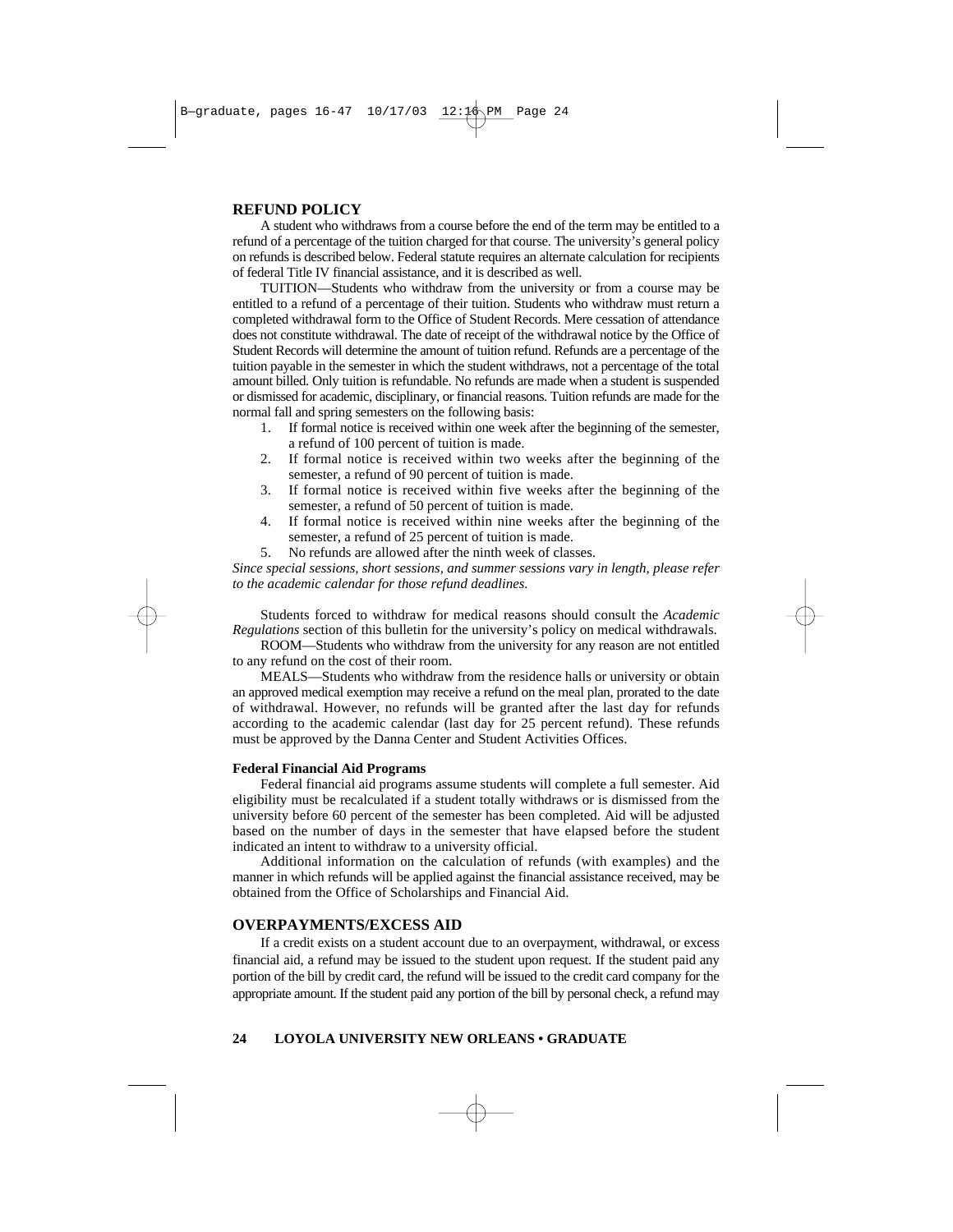be issued after the personal check clears. Please refer to the tuition refund schedule on the previous page. If a credit results from a combination of financial aid and a credit card payment, the credit card will be refunded. Any form of financial aid (loans, grants, or scholarships) will be the priority form of payment to the tuition account. If a credit results from a combination of financial aid and a credit card payment after all adjustments have been made, the credit card will be refunded.

# **FINANCIAL AID**

The Office of Scholarships and Financial Aid provides information for and administers all aid programs on campus.

# **TYPE OF ASSISTANCE**

LOANS—Long-term, low-interest loans provide students with an opportunity to borrow a part of the costs of education. The loans must be repaid when you are no longer enrolled "at least half time" at an approved school. Borrowers must be able to demonstrate financial need. Student loans are also available to non-needy students, or for amounts that exceed calculated need. Terms are not as attractive as for traditional student loans, because in-school interest payments are required.

# **MAKING APPLICATION**

To apply for financial aid, complete a need analysis report, the FAFSA, readily available from high school guidance offices and college financial aid offices in your own area.

Your scholarships and financial aid file is not considered to be complete and cannot be evaluated until your FAFSA has been submitted and you have been admitted to the university. You may expect a response from Loyola to your request for financial assistance within six weeks after you mail your FAFSA to the processor, provided that you have been admitted to the university.

You are urged to apply well in advance of the beginning of the enrollment period. Offers which can be made before May 1 are considered timely.

# **HOW MUCH CAN ONE EXPECT?**

How much one receives depends upon what his or her need is. Need is the difference between the cost of education and what you and your family should be able to pay. Loyola bases the student/family contribution upon information provided on the FAFSA.

# **MAKING SATISFACTORY ACADEMIC PROGRESS**

Students receiving scholarships and/or other financial assistance have the responsibility to make normal progress toward graduation and completion of their program of study. Recipients of assistance who habitually withdraw from classes or who habitually receive grades which show the course work was not completed may be judged as not making progress.

All recipients who are in danger of losing financial aid eligibility for failure to make progress will be personally warned in writing of the conditions to be met in order to maintain progress. Recipients who fail to meet the terms of the warning will lose the right to participate in all financial aid programs until such time as they will have demonstrated, at their own expense, that they are capable of completing their course of study in an orderly manner. Additional information is available on request in the Office of Scholarships and Financial Aid, Marquette Hall, Room 110 or on the internet at www.loyno.edu/financialaid.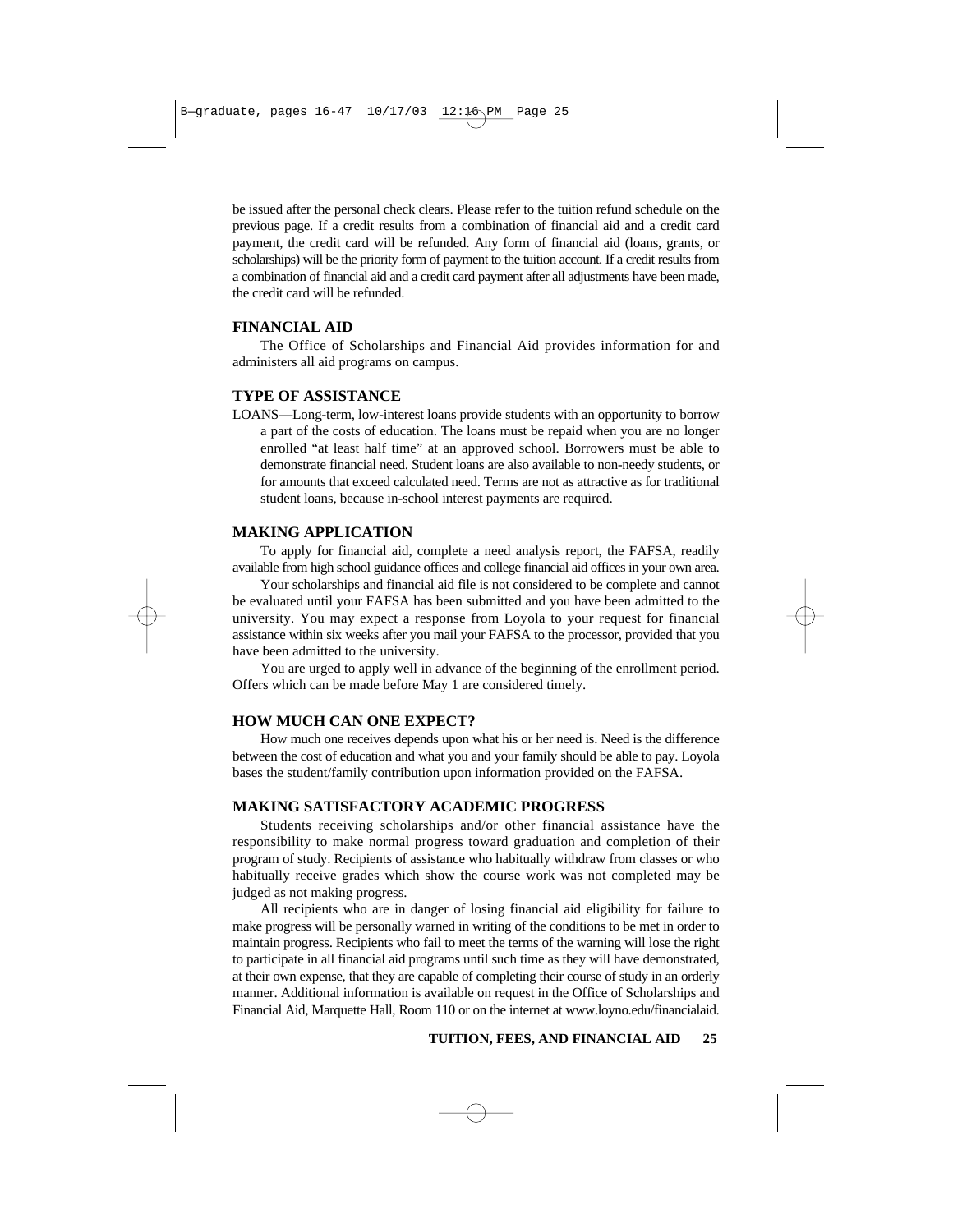Federal regulations now also require that all recipients of federal assistance who have completed four terms of study have a grade point average that will permit them to graduate. Students beyond the four terms whose average is below this level must be denied access to all federal aid programs until the required grade point average has been regained.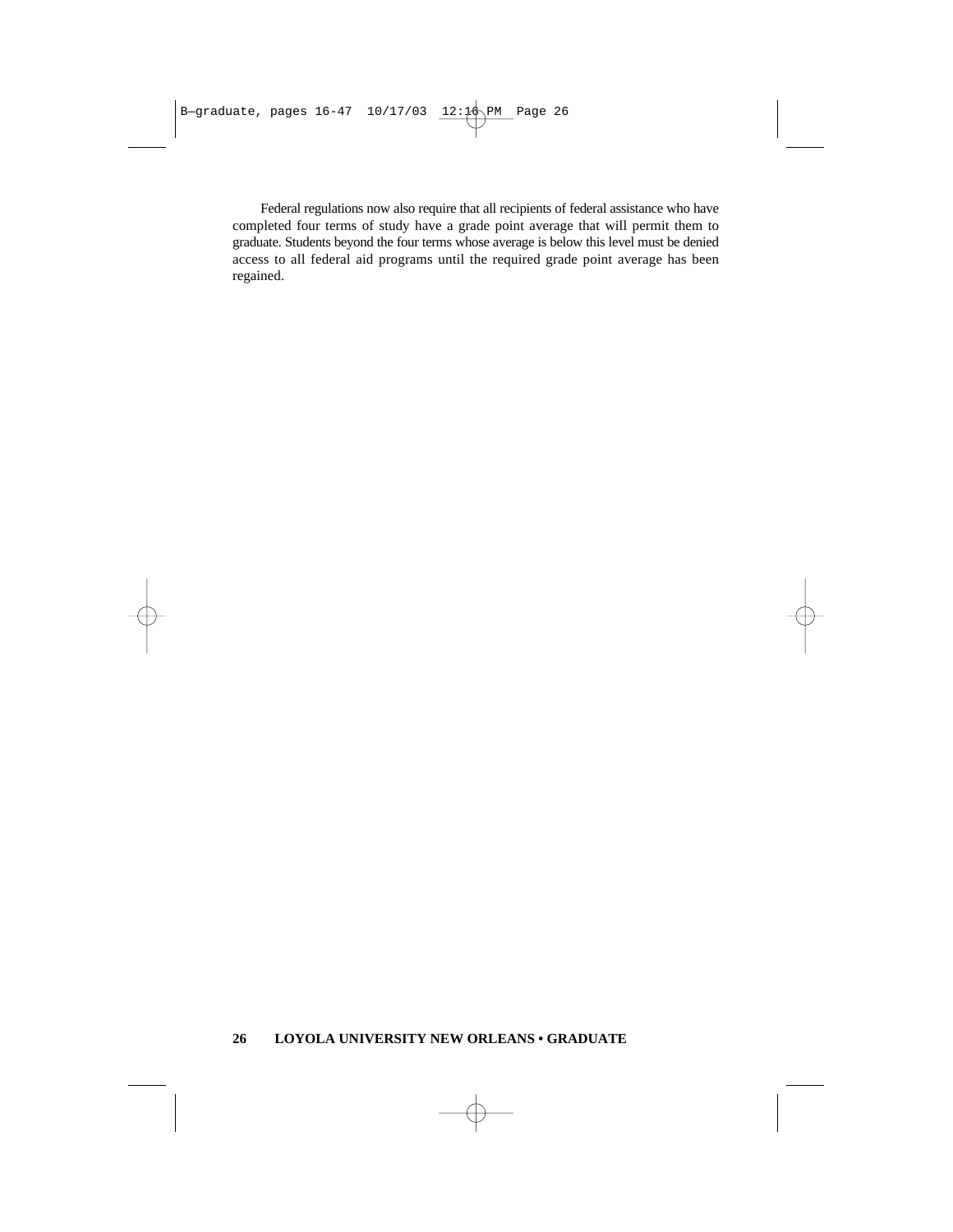# **ACADEMIC FACILITIES, CENTERS, AND INSTITUTES**

## **UNIVERSITY LIBRARIES**

The J. Edgar and Louise S. Monroe Library opened in January 1999. In 2003, it was the recipient of the Association of College and Research Libraries Excellence in Academic Libraries Award. The state-of-the-art, 150,000-square-foot library offers seating for 700 students, ranging from seating at carrels, tables, and comfortable lounge chairs to seating in 16 group study rooms. The majority of tables and carrels are wired for Internet access. The Monroe Library also provides three microcomputer labs that are open on a 24 hours a day, seven days a week basis; two multimedia classrooms; the Academic and Career Excellence Center; and an art gallery. The Monroe Library also houses a multimedia production classroom featuring computer workstations loaded with video, audio, imaging, and music production software. The Monroe Library can accommodate a collection of up to 500,000 volumes and features a handsome reading room for the use of its valuable archival and special collections.

## **Resources**

The university libraries' holdings include more than 340,000 volumes, access to over 20,000 print and electronic journals, 11,000 music scores, 10,000 sound recordings, 670,000 microform units, and 4,600 media titles.

Noteworthy among the special collections are archives of the New Orleans Province of the Society of Jesus, the papers of well-known Jesuits such as the Rev. Louis Twomey, S.J., and the Rev. Joseph Fichter, S.J., and the mayoral papers of Loyola alumnus Moon Landrieu. The library also holds the Walker Percy and his Circle collection, books from the personal library of editor Robert Giroux, and a collection of books with fine bindings donated by the late J. Edgar and Louise S. Monroe.

#### **Services**

Librarians are available to consult individually with students and faculty on use of information resources. In addition, the Public Services Division provides special orientation and instruction sessions throughout the year. Library personnel offer Internet instruction in both introductory and advanced sessions and in curriculum-based classes.

The library's website provides links to the online catalog as well as a large number of bibliographic, statistical, and full-text databases. The site provides information about the holdings of other libraries and information centers and links to recommended websites on a variety of topics.

Media Services is responsible for instructional technology equipment that is available for Loyola faculty, staff, and students to use in library classrooms and carrels, as well as in classrooms throughout the campus. It also provides video, web, and multimedia production services, audio/visual duplication services, public digital imaging equipment, and satellite downlinking. The library's laptop loan program, which is supported through donations from Loyola parents, makes laptops available for checkout by Loyola students.

#### **Extended Resources**

Faculty and graduate students enjoy borrowing privileges at most of the area's academic libraries. Loyola and Tulane Universities offer reciprocal library borrowing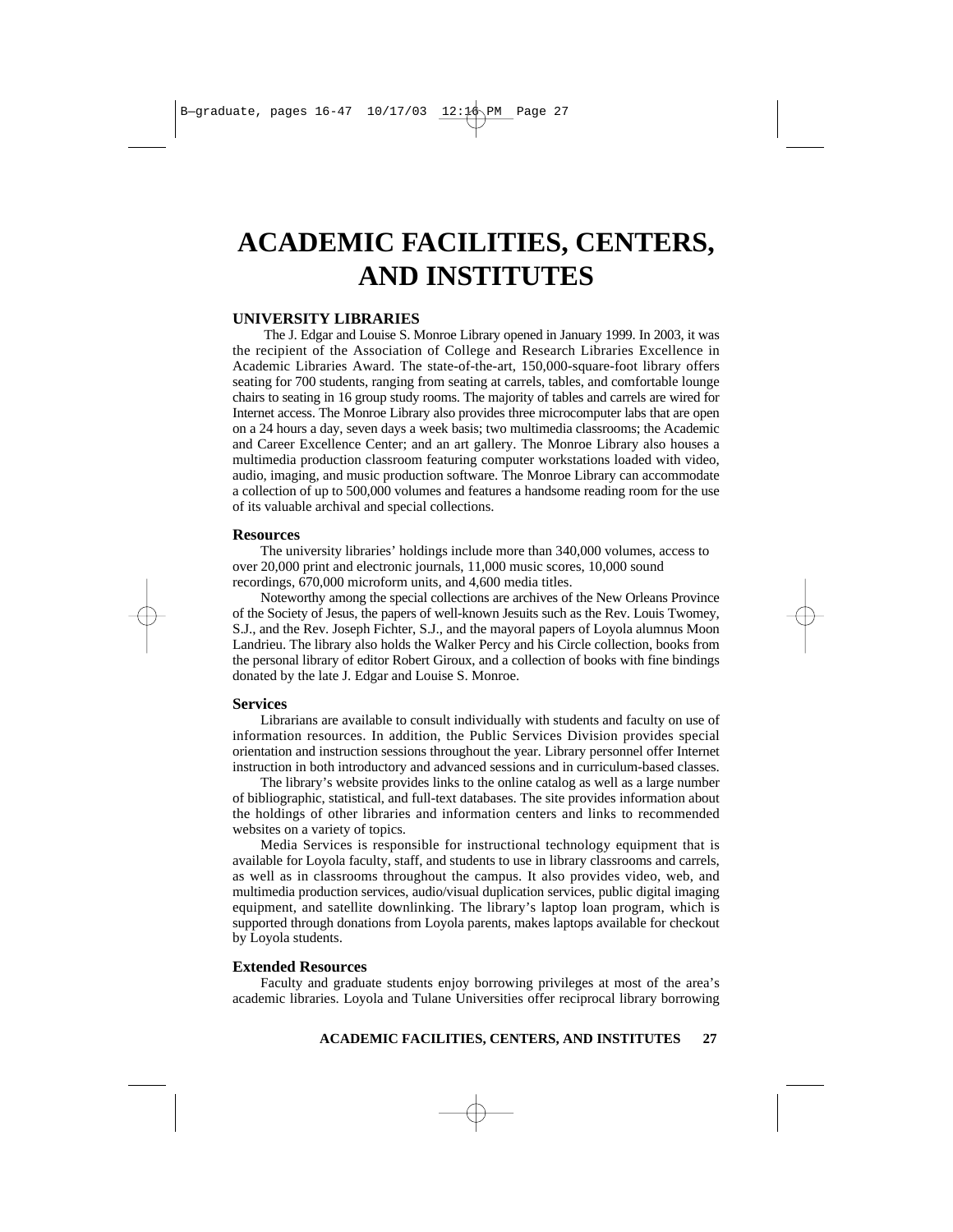privileges to undergraduates through the TULU program. The library's interlibrary loan service and article delivery service provide materials not available at Loyola's libraries.

# **INFORMATION TECHNOLOGY**

The information technology department coordinates the instructional, research, and administrative computing activities at Loyola and oversees telephone and network services.

# **Network Access**

LoyolaNet, a state-of-the-art computer networking system, provides access to electronic mail, news groups, home pages, mailing lists, library resources, course offerings, student records, and financial information as well as a high-speed connection to the Internet. All faculty and administrative offices, classrooms, residence halls, and common study areas provide outlets for connecting personal computers to the network.

# **Computer Labs**

Over 300 IBM Compatible and Macintosh computers are available for student use along with word processing, spreadsheet, database, graphics, and web-browsing software. A variety of printers, including laser printers, are available in the labs.

In addition to general access computer labs, special-purpose computer labs have been established for Writing Across the Curriculum, English composition, intensive English, math basic skills, music ear training, music technology, business solutions, accounting, law school, visual arts, communications, computer science, and *The Maroon* (the student newspaper).

Mainframe computer services for online registration and access to the university libraries' online card catalogue and bibliographic services (LUCI) are accessed from the LoyolaNet network on campus or from off campus using any connection to the internet.

# **Computer Supplies**

Software, accessories, and supplies are available in the University Bookstore located in the Danna Center.

# **Telephone Services**

The Loyola community enjoys state-of-the-art telephone services including electronic voice messaging. Individual direct long-distance services and voice messaging is also provided to students in the residence halls.

# **Technical Support and Training**

The Information Technology Call Center, a hotline for technical support of all kinds, is available. The call center may be reached at 865-CALL (865-2255). A regular schedule of short informational seminars and hands-on training sessions is provided free of charge to Loyola students, faculty, and staff. Topics range from setting up and caring for personal computers to designing personal web pages.

# **ACADEMIC RESOURCE CENTER**

The Academic Resource Center provides tutoring across the curriculum and a broad range of other academic support services free of charge to all Loyola students. The center offers academic counseling and assessment to provide assistance to each student in formulating a personal strategy for achieving academic success. The center also teaches study skills in a one-hour course called Protocols of Learning, SPST A105, and non-credit weekend seminars. Disability Services provides equal access for students with disabilities by assisting students in meeting the demands of university life, by coordinating campus services for students with disabilities, and by offering academic

# **28 LOYOLA UNIVERSITY NEW ORLEANS • GRADUATE**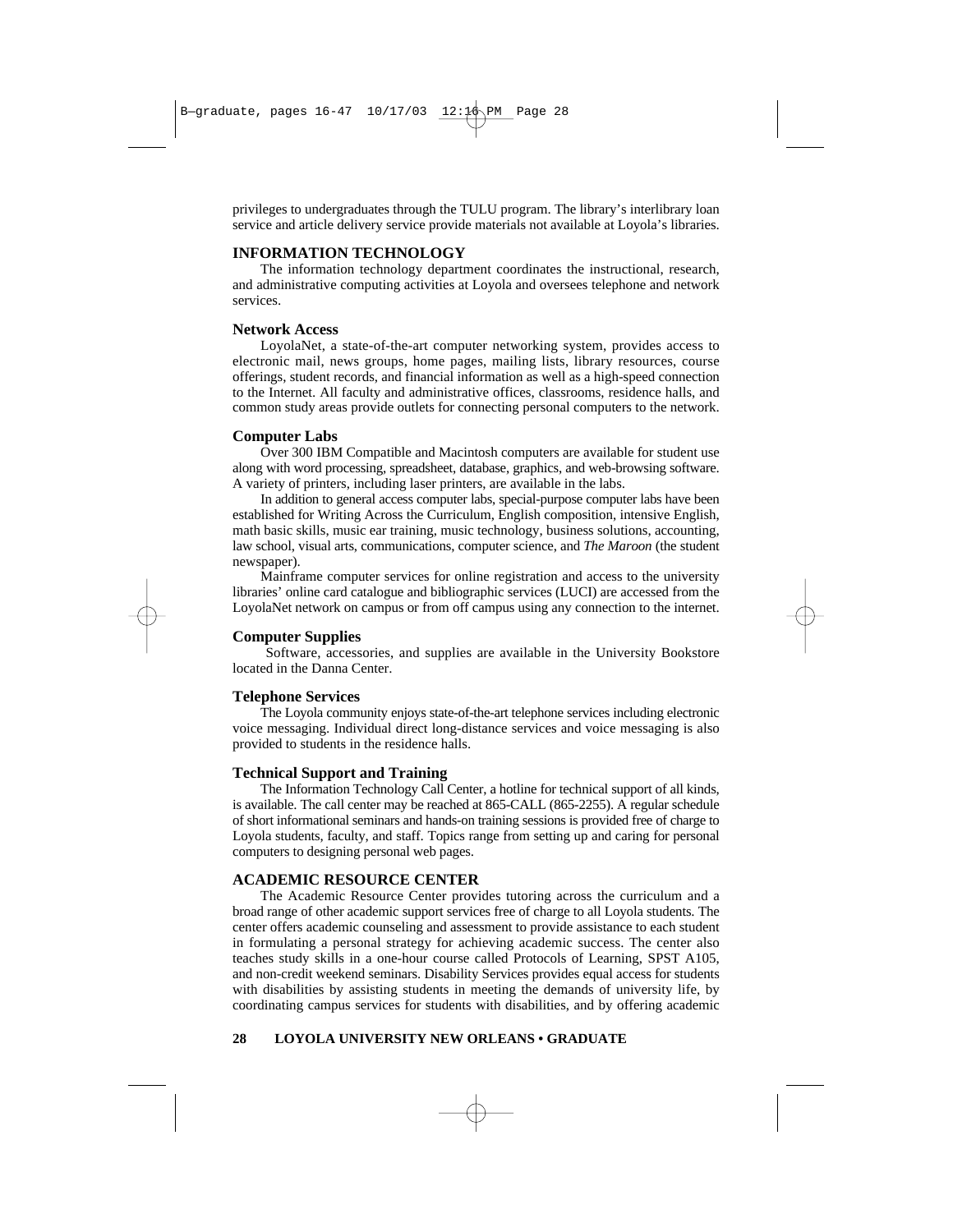support services. Programs for entering freshmen and transfer students are designed to assist entering freshmen and transfers around the year through the Bridge, Fall Enrichment, and Spring Enrichment programs. The Fall and Spring Enrichment programs are designed to assist entering freshmen and transfer students in meeting the academic demands of their first semester at Loyola. The Bridge program allows students to begin taking their firstyear courses from mid-June through the last week in July and affords students the opportunity to experience life on campus while earning seven hours of credit.

#### **THE ACE CONSORTIUM**

The Academic and Career Excellence Consortium (ACE) is an alliance of Loyola's academic, career, and support services for students. Members of the consortium include the Academic Resource Center, Writing Across the Curriculum, the Ross Modern Foreign Language Lab, the Mathematics Center, Career Services, the English Writing Lab, the Monroe Library, and Disability Services. The ACE Consortium also provides support services in the ACE Center on the first floor of the Monroe Library—ACE activities include tutoring, study groups, referrals, assistance with résumé writing, and assistance with reference work and library research.

# **BOGGS CENTER**

See *Lindy Boggs National Center for Community Literacy*.

# **CENTER FOR ENVIRONMENTAL COMMUNICATIONS**

The mission of the Center for Environmental Communications is to educate students in the field of environmental communications, to stimulate communications among environmental stakeholders, to provide the public with unbiased discussion of environmental issues, and to be a resource to the media for environmental information. Instead of focusing only on journalism, the Loyola program includes the following sequences: print journalism, broadcast journalism, broadcast production, public relations, advertising, photojournalism, and film studies. This diversity allows students to interact with faculty and students who approach communications issues with different perspectives. A hallmark of Loyola's program is the Institute of Environmental Communications (IEC). Citizens from business, the scientific and environmental communities, government, and the rest of the Greater New Orleans community are encouraged to participate. The IEC consists of a semester's worth of meetings during which participants will be exposed to a variety of environmental concerns and issues with discussion led by the region's environmental leaders. Additionally, Loyola faculty and students are actively working on several projects that are increasing the communication among industry and its many stakeholders. This environmental intervention is intended to enhance the potential for win-win solutions to environmental issues. Loyola's Center for Environmental Communications will focus on those issues unique to the Louisiana region, as well as those traditionally targeted by environmental programs (population, global warming, ozone depletion, etc.).

## **CENTER FOR THE STUDY OF CATHOLICS IN THE SOUTH**

The Center for the Study of Catholics in the South promotes scholarship and public programs focusing on the contributions of Catholics, both past and present, to the thought, culture, and traditions of the South. The center's mission is comprehensive rather than parochial. Its interests include the formal institutions of the church as well as the culture of ethnic groups whose heritage is Catholic and the role of individual Catholics in public life and in the arts. The center collaborates with the J. Edgar and Louise S. Monroe Library to expand the university's archival collection related to activities of Catholics in the South and to make these materials more widely accessible. The center is funded, in part, by a grant from the National Endowment for the Humanities.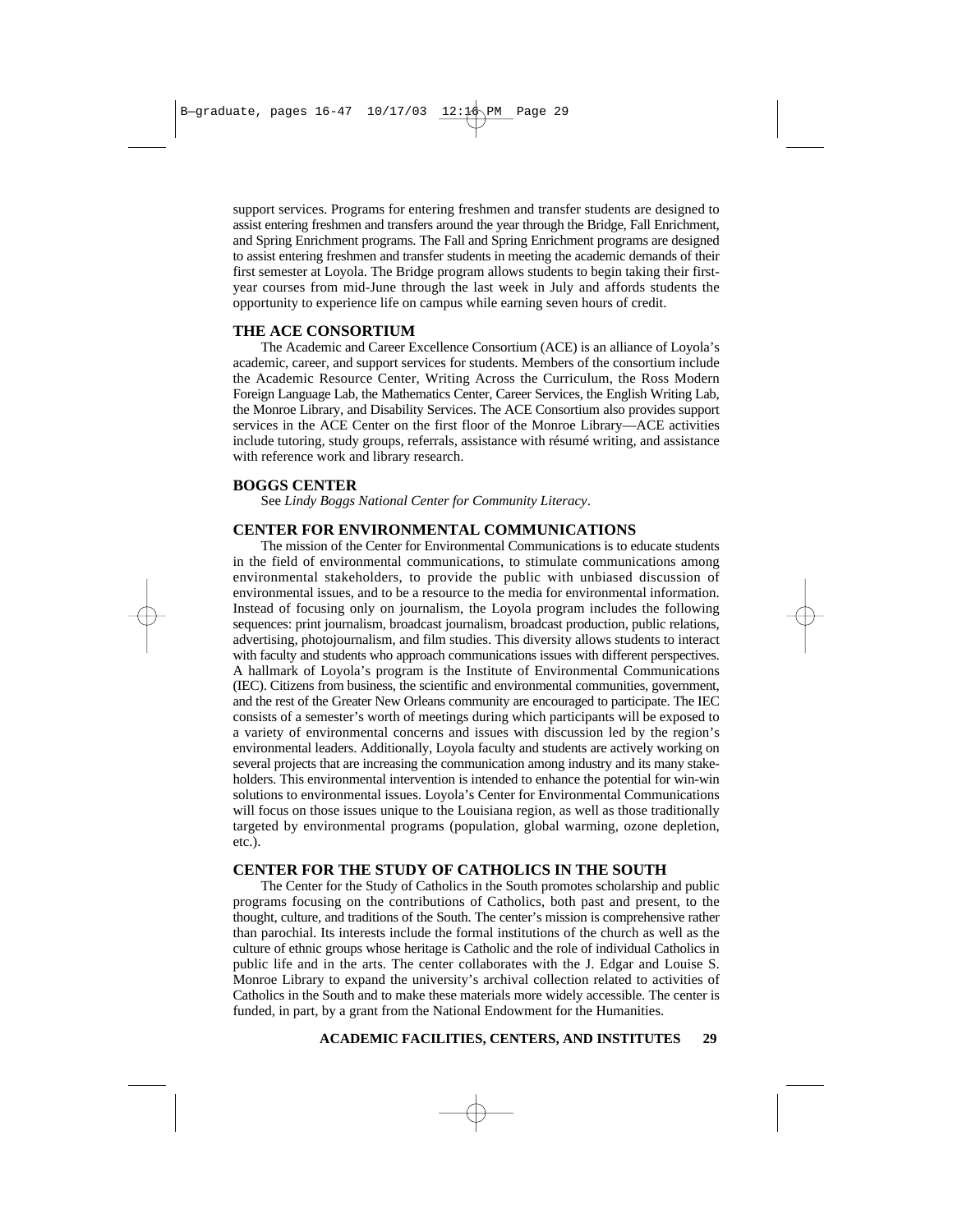# **ECONOMICS INSTITUTE**

The Economics Institute is a nonprofit organization based at Loyola University's Twomey Center for Peace through Justice in New Orleans. It was created in 1995 by a community-wide group of farmers, business and governmental leaders, and consumers, and works to create opportunities in the food and agriculture sector for socially responsible economic development for individuals, families, and small businesses in New Orleans and the surrounding region. The activities of the institute have included creating and running a successful Crescent City Farmers Market, on Saturdays downtown, on Tuesdays uptown, and on Thursdays in mid city, setting up a small cooperative fresh food production business in the St. Thomas public housing community of New Orleans, helping groups in other communities set up similar farmers markets, and providing training in small business accounting, customer relations, packaging, and marketing to vendors in the market.

# **GILLIS LONG POVERTY LAW CENTER**

The Gillis W. Long Poverty Law Center was established in 1985 at Loyola school of Law by act of the United States Congress in memory of the late Congressman from Louisiana whose career exemplified service to the needs of the disadvantaged. The Center provides training and financial summer internships in law offices that provide legal services to the poor; opportunities for law students to do pro bono work while in law school; loan forgiveness assistance to graduates providing legal assistance to the poor; provide scholarships and funding for the *Loyola Journal of Public Interest Law*; sponsor lectures and other public interest events; and provide support to organizations who are involved in the delivery of legal services to the poor. The Gillis Long Poverty Law Center is a vital part of the overall commitment of Loyola University to excellence in scholarship and the pursuit of social justice.

# **INSTITUTE FOR THE STUDY OF CATHOLIC CULTURE AND TRADITIONS**

The mission of the Loyola Institute for the Study of Catholic Culture and Tradition is to foster and promote the distinctive Catholic identity of Loyola University New Orleans across the curriculum and throughout the university community. With a sense of special responsibility for the intellectual and moral education of the young, the institute seeks to foster the formation of students who are familiar not only with the content of the liberal arts tradition, but also with the extent to which that tradition both illuminates and is illuminated by the Catholic faith. While the institute affirms the varieties of ways in which this may be accomplished in all aspects of the university's life, it commits itself to the specific task of developing an interdisciplinary approach, which seeks to foster the growth and understanding proper to a mature and reflective Christian mind. Specifically, the institute will administer resources to promote the interdisciplinary study of Catholic intellectual, cultural, and moral traditions. To this end, the institute will draw upon the talents and intellectual commitment of the university faculty through sustained dialogue and by supporting those faculty initiatives which further the goals of the institute. The institute will sponsor the development of curricular offerings, extracurricular facultystudent seminars, lectures, research projects, and other initiatives including the development of appropriate library collections. When possible, these courses and other programs sponsored by the institute will be structured so as to be of interest and benefit to a larger audience including, among others, students from Notre Dame Seminary, members of religious congregations, and religious education teachers.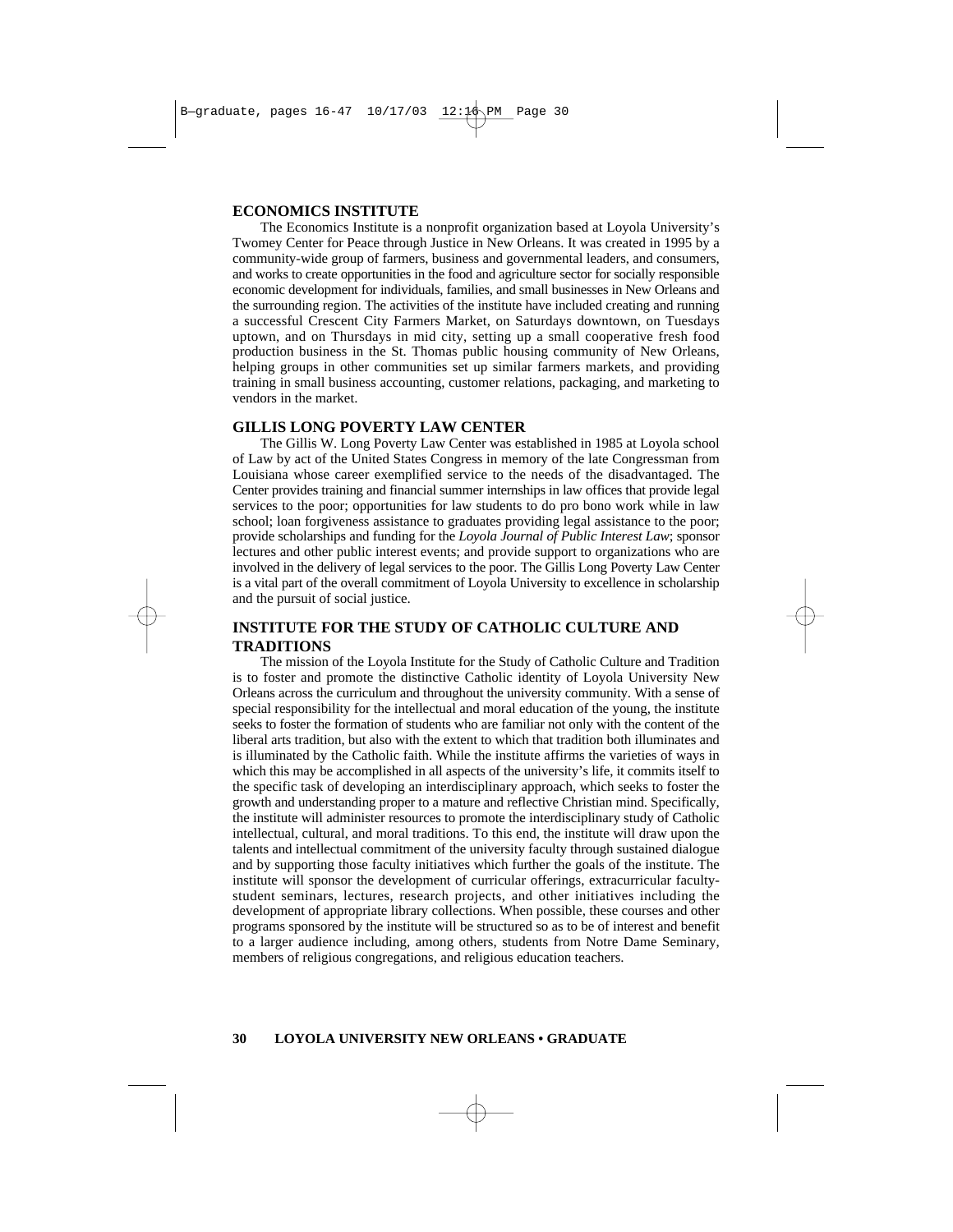# **INSTITUTE OF ENVIRONMENTAL COMMUNICATIONS**

The Institute of Environmental Communications (IEC) brings together a diverse group of citizens (environmentalists, scientists, journalists, industrialists, Brown Field community people, politicians, government employees, teachers, and business persons) for 14 - 20 evening sessions to discuss issues of vital environmental importance to the region and nation. The Fellows Program is modeled after the highly regarded Institute of Politics that has been offered by Loyola University since 1968. The IEC's first sessions began in Fall 1999.

# **INSTITUTE OF POLITICS**

The Institute of Politics, an independent foundation that is housed on the Loyola campus, trains community leaders in practical politics. Its program is geared to the development of new political leadership in the area. The institute educates selected young men and women in the practice and practicalities of politics, through a recognition of the professional character of politics and the need for broader understanding and training in politics. Meeting weekly at night, participants represent a broad cross section of the metro area, geographically and professionally. Approximately 25 participants per course study voting patterns, issues and problems, organizing and conducting political campaigns, the uses of television and advertising, and political polling. Speakers represent local, state, and national levels of politics.

# **INTERNATIONAL BUSINESS CENTER**

The primary purpose of the International Business Center is to support and strengthen the international business (IB) programs of the College of Business Administration (CBA) at Loyola University New Orleans. Since its inception, in 1992, the IB Center has carried out eight externally funded projects that have included applied IB research studies, community outreach services, the enhancement of the CBA's IB curricula, and several publications. The ongoing project (2002 - 2004), funded by the U.S. Department of Education, focuses on "Strengthening Louisiana's Internationalization Efforts in a new World of Uncertainty and Risk". The center supports the CBA's international internship, summer study abroad, and international student exchange programs. Also, the IB Center houses a mini-library with a specialized collection of IB journals and studies. The IB Center coordinates and supports the activities of IBAB (the CBA's IB Advisory Board) and LIBO (Loyola's IB Organization), the latter being open to all students at Loyola. IBAB's more than 40 community leaders in the IB field meet twice per year to review the CBA's IB strategy and give advice to the CBA's IB faculty and administration. IBAB members come regularly as guest speakers or panelists to events sponsored jointly by LIBO and the CBA, offer internships and jobs (after graduation) to students from the CBA, and support financially the CBA's IB programs. Finally, the IB Center maintains relations with external organizations, such as the World Trade Center, the Port, MetroVision, the Hispanic Chamber of Commerce in Greater New Orleans, the U.S. Department of Education, the Inter American Development Bank, and the Institute of International Education.

#### **JESUIT CENTER**

In order to carry out the goals set forth in Loyola's *Mission Statement*, and the goals, objectives, and actions for the academic division at Loyola University New Orleans; and to enhance the ideals, identity, and charismism of Jesuit spirituality and intellectual traditions, the Jesuit Center of Loyola University New Orleans was established in 1995. The purpose of the center is to enhance the mission and identity of Loyola University New Orleans; to promote teaching, research, and practical application of Ignatian spirituality; to share the Jesuit traditions; to invite community members—students, faculty, staff,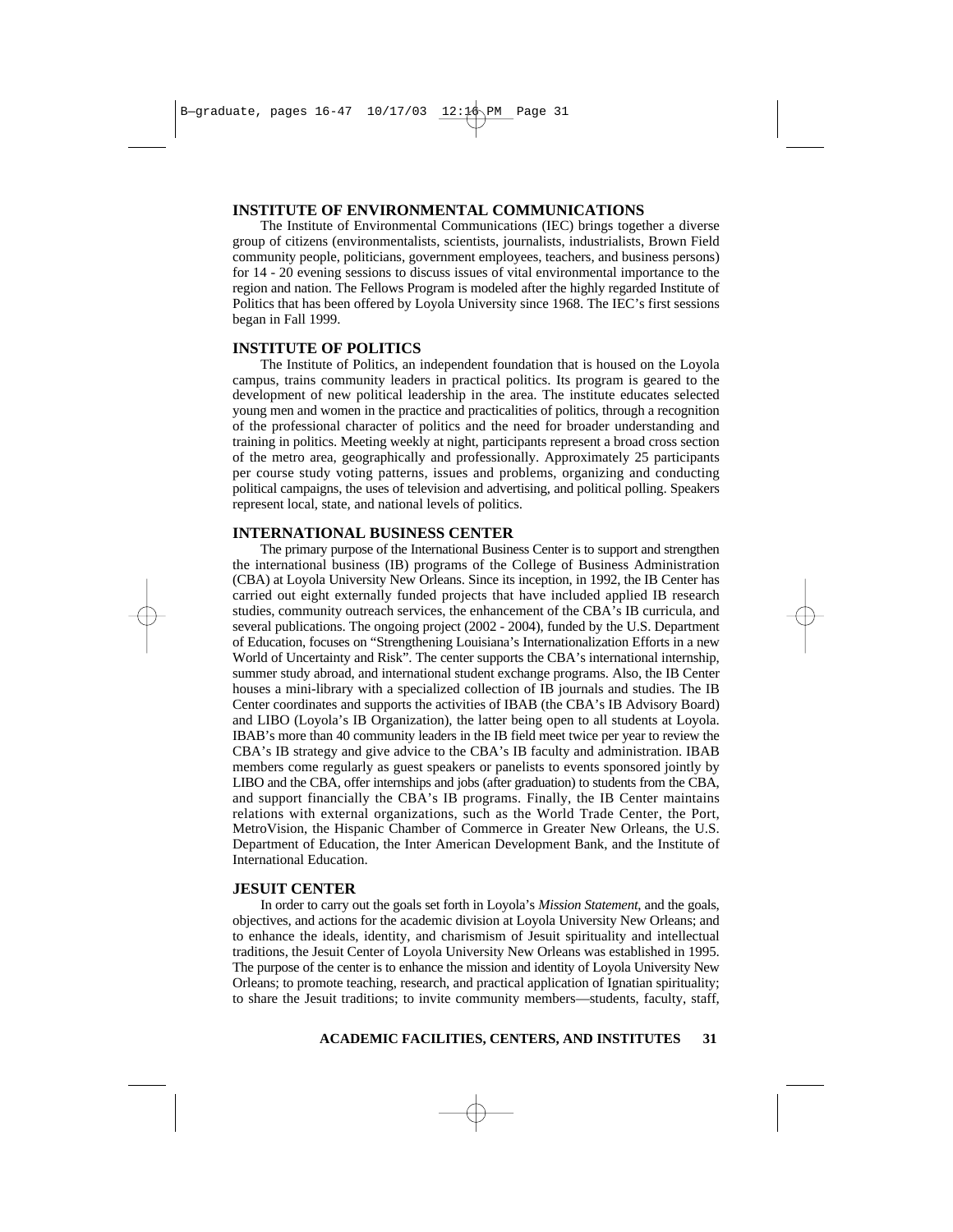alumni, and families—to deepen their faith commitment; to celebrate our common vision and purpose to service others.

# **LINDY BOGGS NATIONAL CENTER FOR COMMUNITY LITERACY**

Located in the J. Edgar and Louise S. Monroe Library, the Lindy Boggs National Center for Community Literacy is dedicated to promoting adult literacy as a vehicle for personal, economic, and community empowerment. The Boggs Center seeks to nurture collaborative partnerships between Loyola and its surrounding metropolitan community. In addition, the center provides local literacy providers with access to current information and training and pursues a collaborative, community-based research agenda.

# **LOYOLA INSTITUTE FOR MINISTRY (LIM)**

The Loyola Institute for Ministry offers a master's degree in religious education (M.R.E.), a master's degree in pastoral studies (M.P.S.), and a post-master's certificate in pastoral studies both on campus and through distance education. On-campus (LIMOC) M.P.S. focus areas include small Christian community formation, pastoral care and counseling, pastoral life and administration, religion and ecology, African-American ministries, Christian spirituality for pastoral ministry, marketplace ministry, Hispanic ministry, youth ministry, and the opportunity for an individualized program of study. The Loyola Institute for Ministry Extension (LIMEX) focus areas include small Christian community formation, pastoral life and administration, religion and ecology, marketplace ministries, and Christian spirituality for pastoral ministry. The institute also serves the continuing education needs of adults on campus and in extension by offering a certificate in religious education (C.R.E.), a certificate in pastoral studies (C.P.S.), and an advanced continuing education certificate in pastoral studies. The students, faculty, and staff of the Loyola Institute for Ministry form a learning community gathered to enhance the quality of pastoral ministry in the Church. The institute serves as an educational resource for professionals and paraprofessionals engaged in, or preparing for, ministry and religious education, as well as laity who want to address themselves intentionally to their ministry in the world. The institute seeks an integration of Christian theology with skills in pastoral leadership, a facility in social and cultural analysis, and an awareness of one's self and one's abilities and limitations.

# **MATHEMATICS CENTER**

The Loyola Mathematics Center was established in 1981 as an adjunct to the Department of Mathematics and Computer Science with the original purpose of providing assistance to students in basic skills (developmental) mathematics courses. It has since evolved into a multimedia resource center for virtually all Loyola math students. The Math Center is commonly referred to as the "Math Lab", but computer science, chemistry, biology, and physics students frequently use it as well. A professional staff and well qualified students provide one-on-one tutoring for students. Interactive computer software as well as video tapes are available to those who prefer these methods of assistance. Scientific Notebook, Matlab, SPSS, Visual Basic, Java, and other programs are available on our computers for the use of our students and staff. Textbooks, instructor's manuals, and other reference materials are available for almost all undergraduate math courses taught at Loyola. Instruction and assistance using various types of graphing calculators are also provided.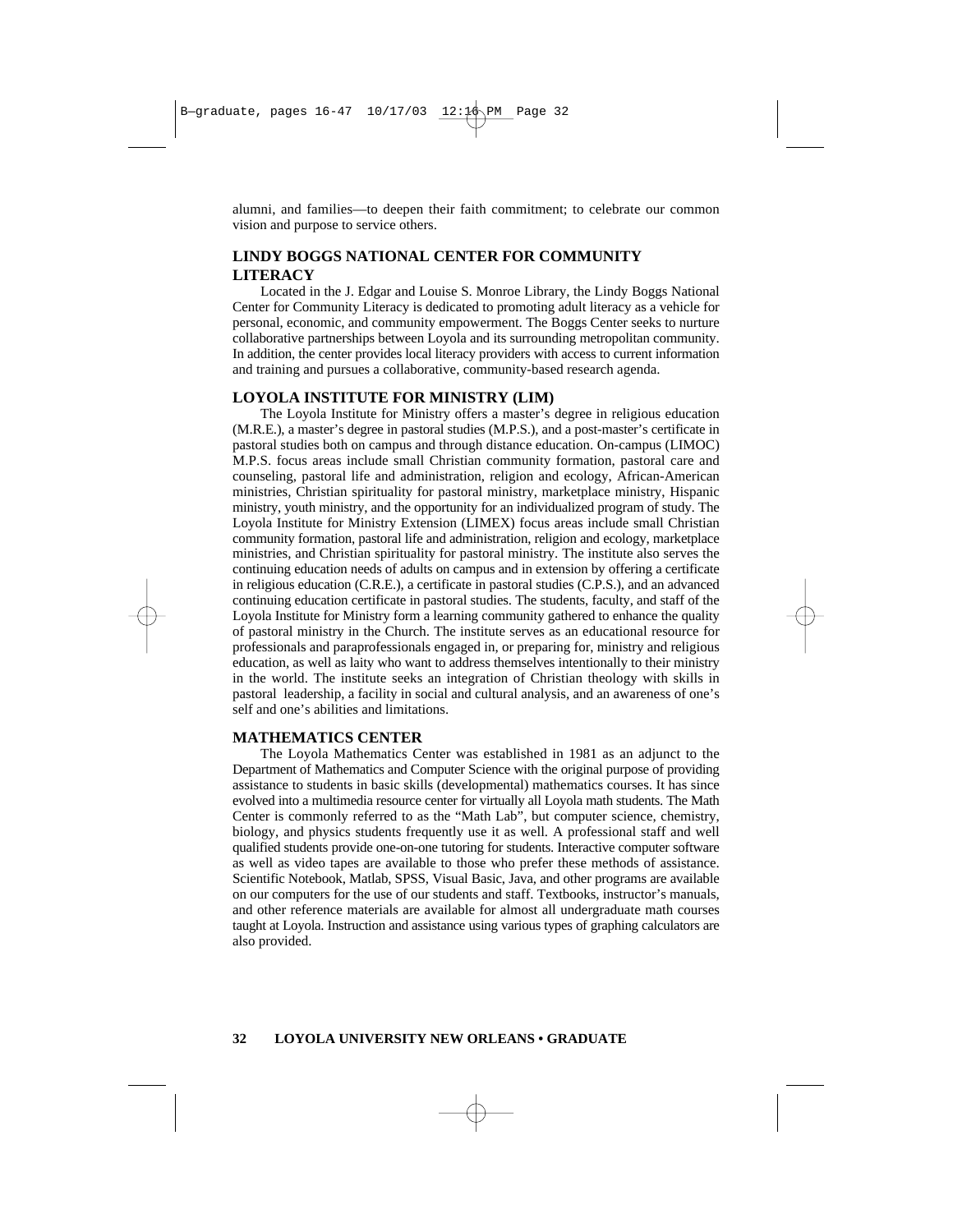# **PASTORAL LIFE CENTER**

The Loyola Pastoral Life Center (LPLC) is a continuing education division within the Institute for Ministry (LIM). The mission and programs of the Loyola Pastoral Life Center flow directly from the mission and work of LIM. The mission of the LPLC is to provide continuing education opportunities, ministry studies programs, and spiritual enrichment for women and men involved in various aspects of the church's life and ministries. The LPLC thus furthers the mission of the church community to promote the reign of God and the primary purpose of LIM: to educate persons for leadership in Christian ministries. In pursuing its important mission, the Loyola Pastoral Life Center is particularly dedicated to helping the national church, diocesan pastoral offices, and ministry leaders in local churches improve the quality of grass-roots level Christian life and ministry. The LPLC does so by providing seminars, training programs, resources, and networking opportunities, around emerging ministry issues, for these parties. In doing its work, the LPLC remains particularly attentive to the multicultural and ecumenical dimensions of the church in the United States, to smaller dioceses and Christian home missions, and to local church communities with new and emerging forms of lay pastoral leadership.

# **ROSS FOREIGN LANGUAGE CENTER**

The Ross Foreign Language Center, located in Bobet Hall Room 114, was established in 1988 and named for Rochelle Ross, who taught Russian here from 1967 - 82 and served as department chair, 1976 - 82. The center is operated by student workers under the direction of a member of our faculty, and provides a number of services in support of foreign language learning at Loyola. These services include: 1) peer tutoring by members of the student staff; 2) audio tape programs in support of all course textbooks, as well as self-taught audio tape courses in a variety of languages (Arabic, Chinese, Dutch, French, German, Hindi, Italian, Japanese, Korean, Polish, Portuguese, Russian, Spanish, Swahili, Turkish, Vietnamese); 3) computer assisted language learning programs; 4) interactive video programs; 5) interactive audio programs; 6) videos; 7) foreign language reading materials, including: magazines (*¡Hola!*, *Paris Match*, *Russian Life*, back library issues of *El País* and *Stern*), news summaries (*Standpunkt*, *Journal Français d'Amérique*, *La Gazette de Louisiane*), reference aids (bilingual dictionaries, grammar reviews, and study abroad opportunities); 8) current *Jobs International*—a bulletin of international jobs available.

## **SERVICE LEARNING CENTER**

The Office of Service Learning, located in Bobet Hall Room 113, was created in 2001 in an effort to develop and institutionalize service learning across the academic curriculum in order to strengthen student learning and address the needs of community partners. The objectives and activities engage faculty in a way that more easily allows for the integration of teaching, research, and service. Service learning instills a commitment of lifelong learning and lifelong service consistent with the Jesuit philosophy of educating the whole person. Research has shown that students involved in service learning programs have stronger relationships with faculty, a greater sense of social responsibility, enhanced academic prowess, and positive personal development (e.g., spiritual growth and moral development) and interpersonal development (e.g., leadership and communications skills).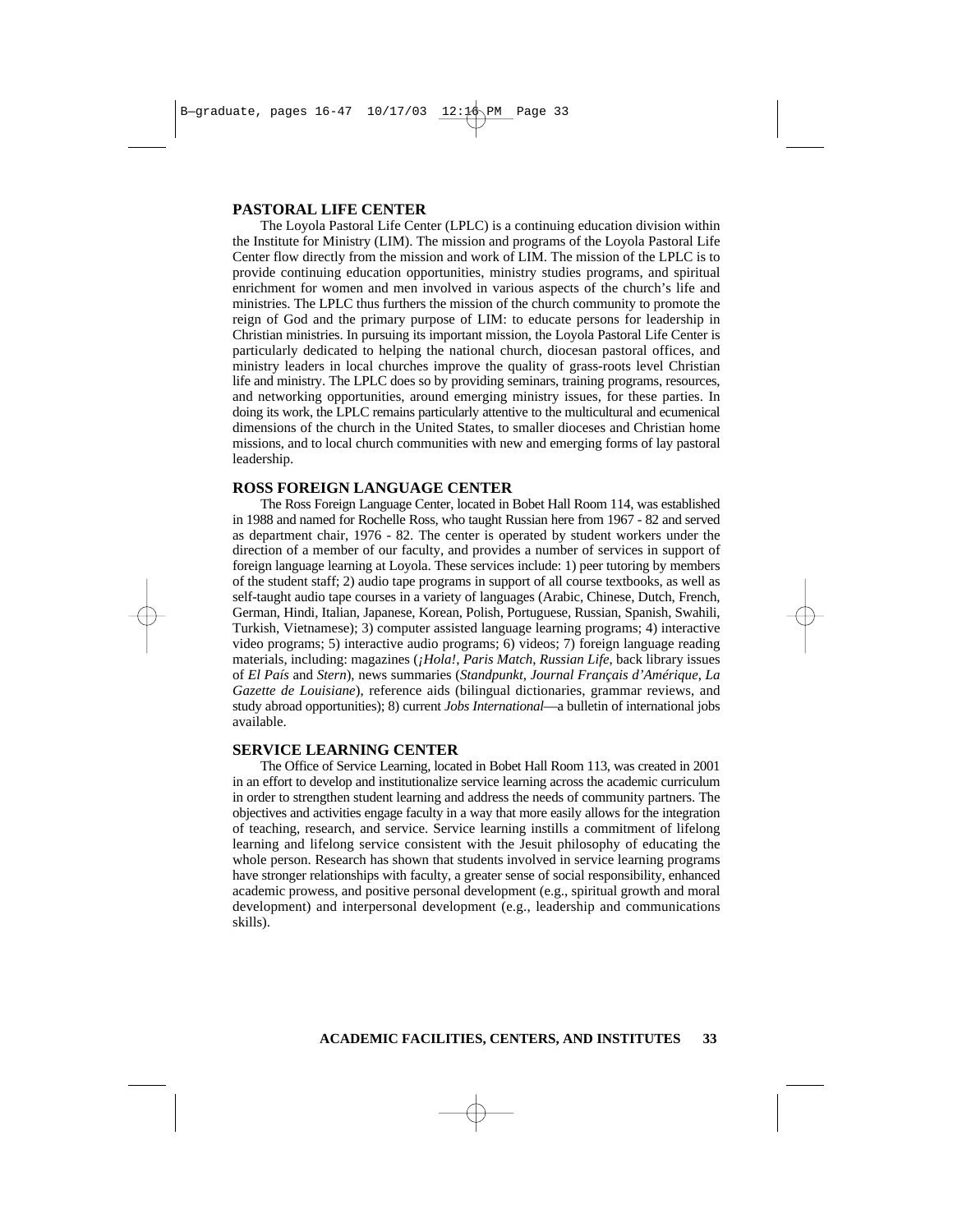# **SHAWN M. DONNELLEY CENTER FOR NONPROFIT COMMUNICATIONS**

Housed in the Department of Communications, the Shawn M. Donnelley Center for Nonprofit Communications was established in 1997 to allow students to work on real projects under the direction of a faculty supervisor for nonprofit clients who have advertising and public relations projects. Not only is this work used by the organizations, but the work by advertising students for nonprofit clients consistently wins Addy Awards from the Advertising Club of New Orleans. The center's facilities consist of 13 PowerMac computers and 6 PowerMac G4 computers, six flatbed scanners, two black and white laser printers, a color laser printer, two film/slide scanners, and a vast array of graphic design software. Student assistants and a lab manager supervise the center about 60 hours per week to assist students with their work. The diverse clientele includes New Orleans Area United Cerebral Palsy, Greater New Orleans Youth Orchestra, YMCA of Greater New Orleans, American Red Corss, Bishop Perry Middle School, Rayne Memorial United Methodist Church, U.S. Pirg, Habitat for Humanity, a recreational bicycle path around Lake Ponchartrain, and many others. The work has been as simple as a flyer or as complex as a full-scale integrated communications campaign. To learn more about the Donnelley Center and to view a portfolio of works visit the website at www.loyno.edu/~dcenter.

# **TWOMEY CENTER FOR PEACE THROUGH JUSTICE**

The goal of the Twomey Center for Peace Through Justice is to shape social justice consciousness through education and by taking action on critical social issues confronting society. Thus, the center seeks to put into practice the principles enunciated in *Goals of Loyola*: "Loyola is committed to a serious examination of those conscious and unconscious assumptions of contemporary American civilization that tend to perpetuate societal inequities and institutional injustices. These goals are achieved through programs including Blueprint for Social Justice, Bread for the World, the Crescent City Farmers Market, ECOnomics Institute, Micro Enterprise, Labor Studies Program, Loyola Student Development, Resolving Conflict Creatively Program (RCCP), the Twomey Training Center, and the Urban Partners Program. The accomplishments of the center are reflected in the successes of these programs in addressing the critical issues of poverty, racism, violence, and education. Several of the programs have become model programs in the community. For example, the Resolving Conflict Creatively Program is making a significant contribution in reducing violence in the schools. The Twomey Center also manages the Twomey Print Shop, which provides low cost printing to the university and does limited publishing.

# **WHELAN CHILDREN'S CENTER**

Whelan Children's Center is a high quality childcare program for the children of the faculty, staff, students, and alumni. The center, located on Loyola's campus, provides a safe and stimulating educational environment with a highly qualified, experienced, nurturing staff. Twelve full-time and two part-time teachers, 25 work-study students, and 62 children ranging in age from four months to five years make up the center's population. Teachers of three- to five-year-old children are certified in Early Childhood Education; and teachers of infants and toddlers have extensive experience in working with young children. All teachers are certified in Infant and Child CPR and Pediatric First Aid. Teachers attend the annual Louisiana Association for the Education of Young Children conference and workshops throughout the year. Children are grouped by ages: infants, toddlers, two-year-olds, three-year-olds, and preschoolers. A developmental program is based on all areas of development: physical, social, intellectual, and emotional. Activities as well as the physical environment are carefully planned to enhance the growth and

#### **34 LOYOLA UNIVERSITY NEW ORLEANS • GRADUATE**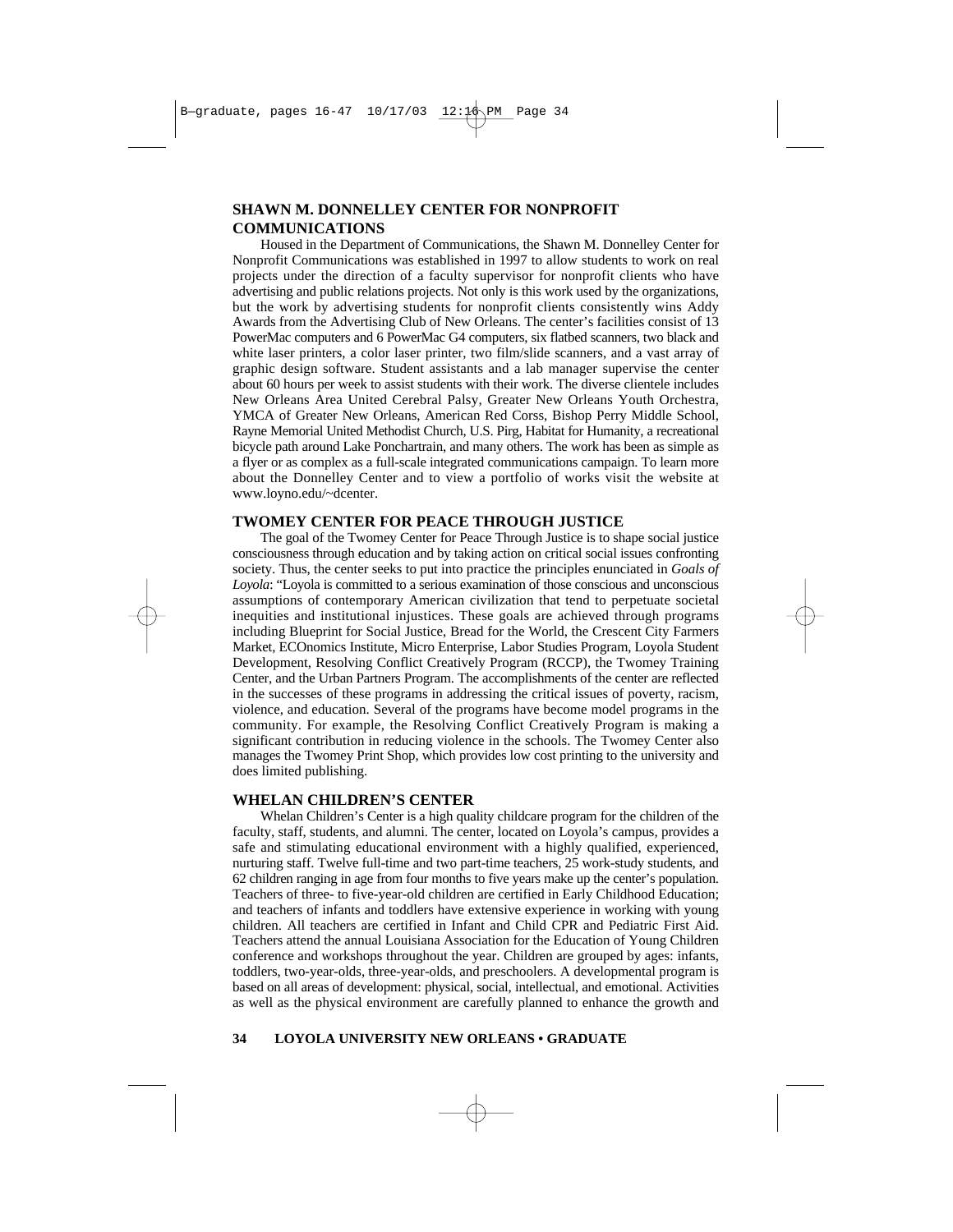development of young children. For example, two-year-olds learn about cultural activities, music, and letter and color recognition. Older children work on the two computers and develop social skills and academic concepts which prepare them to start kindergarten. The center supports the philosophy that children are happiest when actively involved in learning.

# **WOMEN'S RESOURCE CENTER**

The educational mission of the women's studies program and of the university as a whole is supported by the programs and services offered by the Women's Resource Center. The Women's Center, located in Mercy Hall Room 103, aims to provide Loyola women and men with a positive college experience by responding to their needs as gendered human beings and by fostering an environment that is free of sexism and other forms of institutional and individual forms of oppression. It strives to create a supportive, and inclusive campus environment through programming, services, and advocacy. The Women's Center encourages and promotes the interdisciplinary exchange of knowledge about women amongst faculty by supporting research and course development assistance in those areas. In all its endeavors, the center seeks to include and respond to the needs of staff members. To ensure that the community be involved in activities of the center and so that students can also find feminist role models and mentors outside of the university, the center maintains and encourages contact with alumni and the local community and links to other women's centers, especially at Jesuit institutions. The center's mission is to create a campus environment that addresses and responds to issues of concern relevant to the lives of women on campus, in the metro area, and beyond. In doing so, women's services at Loyola form an integral part of the Jesuit mission in higher education.

The following resources are available at the Women's Resource Center:

- information about women's studies courses;
- academic advising for the women's studies minor;
- information on Women's Center programs and events;
- a library of feminist and women's studies literature;
- Internet access to feminist and women's studies websites;
- information on graduate programs in women's studies;
- resources for women in the New Orleans metro area;
- conference and meeting space.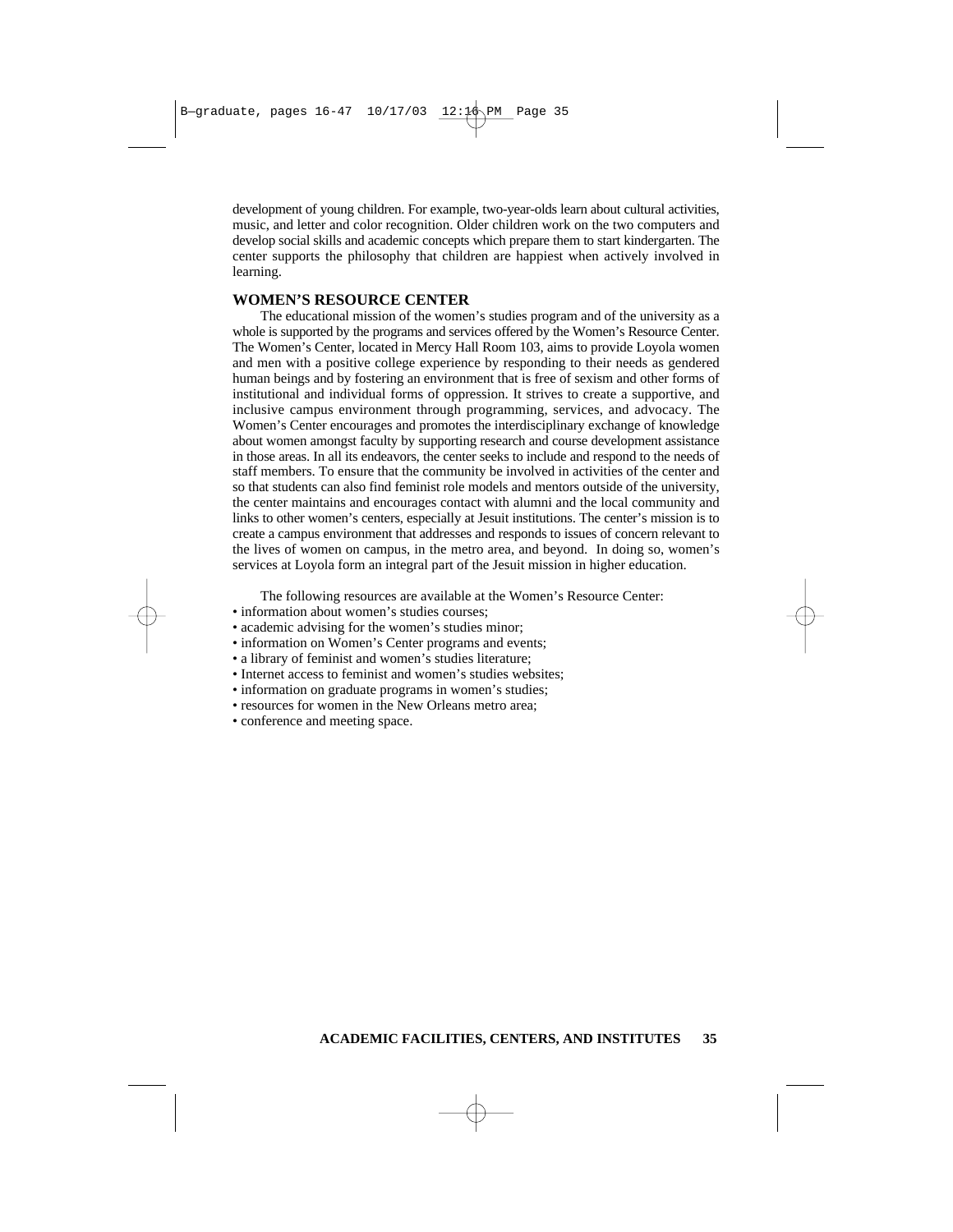# **ACADEMIC REGULATIONS**

# **KNOWLEDGE OF REGULATIONS**

Students are responsible for compliance with the regulations of the university and should familiarize themselves with the provisions of this bulletin distributed by the Office of Admissions, the *Registration Schedules* distributed by the Office of Student Records, the *Student Handbook* distributed by the Office of Student Affairs, official publications distributed by individual departments, posted official notices, and official instructions given to students.

The university reserves the right to clarify and change its regulations in the course of the student's enrollment. Faculty advisers, deans, and associate deans are available to assist students regarding compliance with current regulations. **However, it is ultimately the student's responsibility to comply with the regulations and completion of requirements for his or her chosen program of study.**

Upon enrollment, it is understood that the student agrees to be governed by the university regulations and to abide by decisions made by proper authorities of the university. In addition, departments may have their own manuals regulating their graduate programs.

# **FACULTY ADVISING**

All students are assigned a faculty adviser. Faculty are usually assigned to advise students who have indicated an interest in their particular field of specialization. The names of assigned faculty advisers may be obtained from the office of the dean of one's college or from the department chair in the College of Arts and Sciences.

Faculty advisers are available to students throughout the academic year, but their role is especially important during the orientation and registration periods. Advisers will help students plan their program, explore career alternatives, and aid in any academic problems. Faculty advisers will also ensure that the graduate academic experience is as valuable as possible by assisting students in the sequencing of their course work. **Students should be aware, however, that knowledge of and adherence to regulations of Loyola, both academic and otherwise, are the ultimate responsibility of the student.**

# **REGISTRATION**

Currently enrolled students are encouraged to early register for the subsequent terms. Graduating seniors and transient students are not eligible to participate in early registration. Those admitted as transient students must complete their credentials during the term of their first admission and must be readmitted for the next term as a non-degree seeking student or degree-seeking in order to continue their enrollment. Students with financial obligations will be allowed to early register, but must sign a promissory note within the first 30 days of registration. Failure to do so will result in the cancellation of the early registration schedule. Students with a health hold due to remaining immunizations will be allowed to early register during the first 30 days of registration. Failure to have this hold removed will result in the cancellation of the early registration schedule.

Loyola has continual registration for the upcoming semester, which extends through the last day of late registration. During the late registration period, a fee is assessed and a student may be required to pay tuition in full prior to registering.

If a student decides not to return to the university in the term for which he or she has registered, the student must officially withdraw before the term begins to avoid financial penalties. (See *Withdrawal from the University*).

# **36 LOYOLA UNIVERSITY NEW ORLEANS • GRADUATE**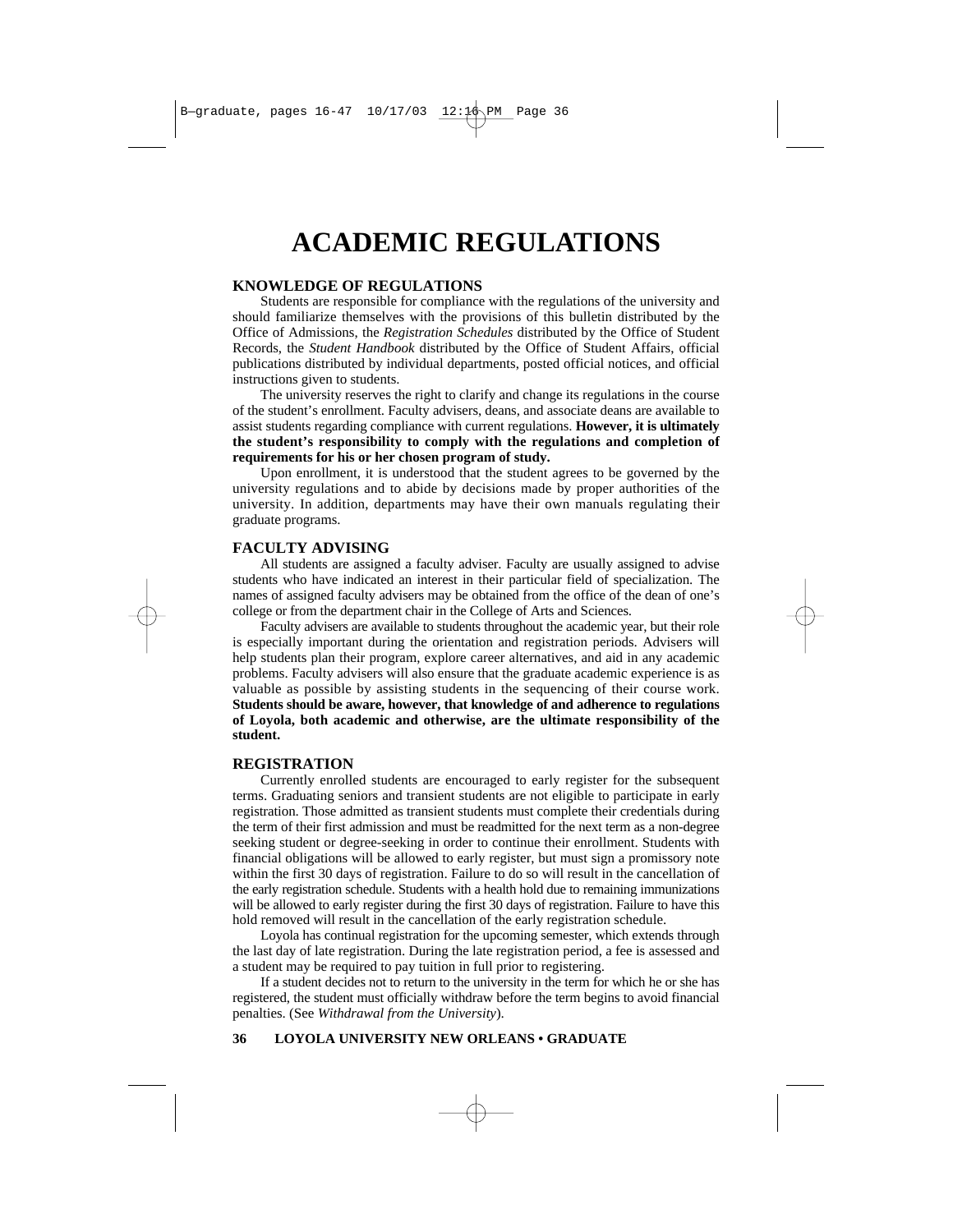Please refer to the calendar in the *Course Reference Guide* for additional information.

#### **DROP/ADD PERIOD**

Dropping and adding of courses may take place from the beginning of early registration until the last day of the late registration period, as indicated on the academic calendar.

# **LORA**

Loyola's Online Records Access (LORA) is available to all students, current as well as alumni (1979 to present year). Students can check their grades, account balances, financial aid, transcripts and class schedules, and some students, with approval of their adviser, may register online. Access to the system requires the use of a personal identification number (PIN). The PIN is set as the student's birth year and birth month (yyyymm). After the initial signon, the student is required to reset the PIN to another number.

## **AUDITING**

Students who do not want to earn university credit for a course may elect to audit the course. Such courses are considered part of the student's term course load and are recorded on the transcript. To audit a course, an audit request card must be completed and signed by the student and his or her adviser. This card must be handed in to the Office of Student Records before the last day for late registration. The cost to audit a class is the same as if the course were taken for credit.

A course previously audited may be taken for credit by enrolling in the course in a subsequent term.

A student may not change his or her status from audit to credit nor from credit to audit without permission from his or her adviser. Such approval must be filed in the Office of Student Records before the last day to add classes as indicated in the academic calendar for the term.

# **WITHDRAWAL FROM COURSES**

After the drop/add period and up to approximately the midpoint of the term, students may receive an administrative withdrawal from a course. Students receive a grade of W for the course once the course withdrawal form has been completed and signed by the student, instructor, and adviser. This form must be handed into the Office of Student Records by the deadline indicated in the academic calendar. Course withdrawal is not complete or official until all signatures have been obtained and the form handed in to the Office of Student Records by the deadline indicated in the academic calendar.

Students who stop attending but do not officially withdraw will receive a grade of F. Please refer to the calendar in the *Course Reference Guide* for additional information.

# **REPETITION OF COURSES**

Loyola's policy is to show all grades in repeated courses and the student receives no additional credit hours towards graduation. To determine academic standing, all grades and quality points are included.

## **ATTENDANCE**

Each instructor must announce at the beginning of the semester how attendance in class will affect grading. For example, the instructor may judge that attendance in class is imperative and demand adherence to a policy that a student is liable to receive an F at the discretion of the instructor if he or she misses a specified number of the classes. Attendance will not be required on the major religious holidays of any faith. Failure to attend any term without applying for a leave of absence requires reapplication and readmission to the university.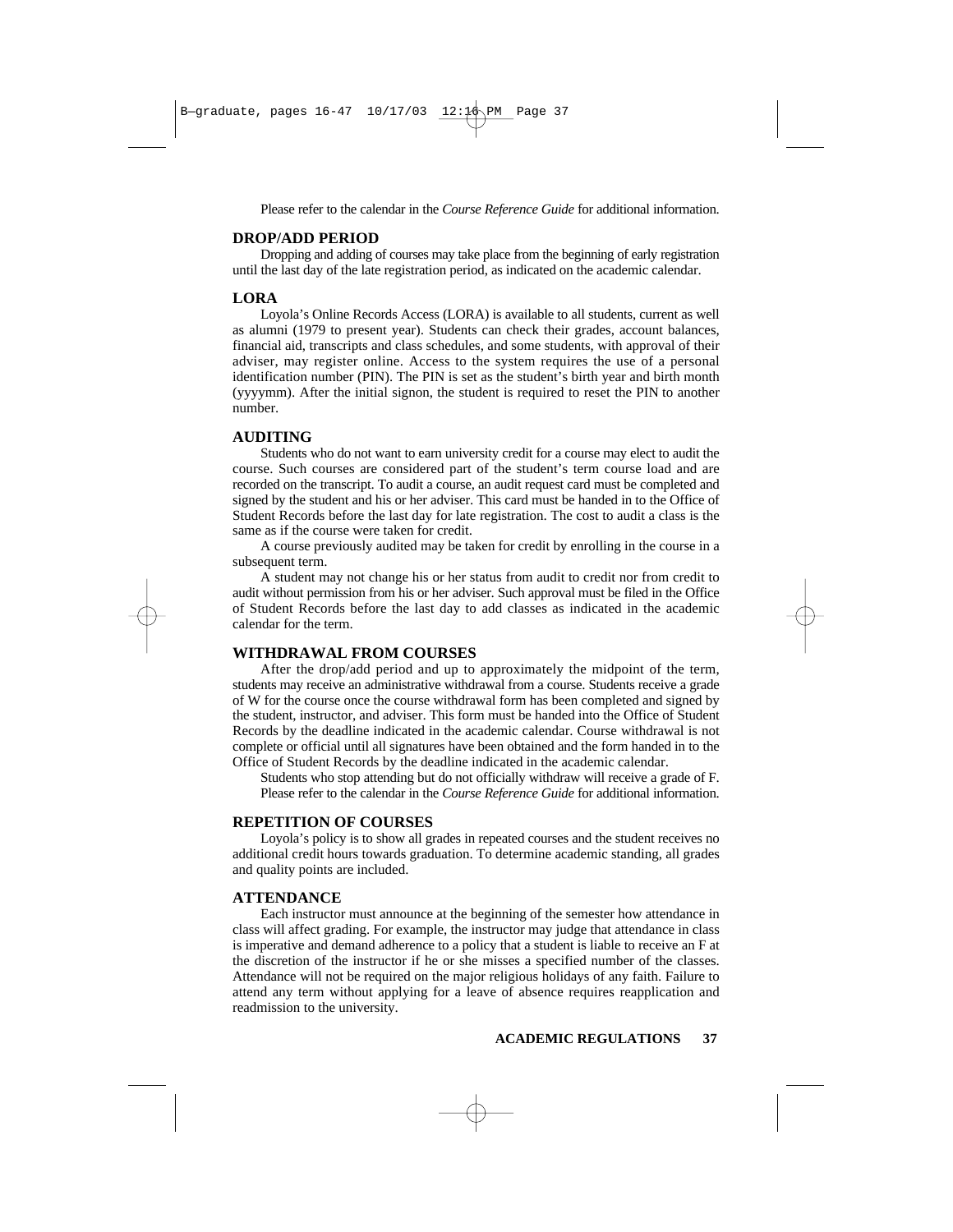# **CLASSIFICATION**

Classifications are determined by the Office of Admissions based upon the credentials and application submitted by the student.

**DEGREE-SEEKING STUDENTS** are officially admitted to a specific program and are classified as follows:

| <b>Hours Earned</b> |
|---------------------|
| $0 - 9$             |
| $10 - 18$           |
| 19 or above         |
|                     |

**NON-DEGREE-SEEKING STUDENTS** are admitted with official credentials but are not enrolled in a particular degree program. Students admitted as non-degreeseeking must enroll in consecutive terms or apply for a leave of absence in order to maintain their status. Failure to follow these procedures will require readmission. Course work taken while a non-degree-seeking student is subject to evaluation in terms of applicability toward a degree. There are limitations on financial aid available to nondegree-seeking students.

# **ACADEMIC ENROLLMENT STATUS**

Academic Full-time—any graduate student enrolled for 9 or more credit hours.

Academic Full-time per Summer Session—any graduate student enrolled for six or more credit hours.

Any graduate student not enrolled full-time is considered part-time.

#### **CLASSROOM DISCIPLINE**

In the realm of classroom conduct, a student does not have the right to engage in conduct which is disruptive to the educational process. Such conduct (e.g., abusive language, threats, disruptive talking and laughing, violent actions, etc.) may cause removal from that class meeting and can result in removal from the course with a grade of W. A second such disruption may result in exclusion for one or two semesters or dismissal from the university.

#### **Appeals Procedure**

It is hoped that discipline problems will be resolved either through the mutual agreement of the student and instructor or through the mediation of the department chair or the dean of the college.

In case of an appeal, the dean of the college in which the course is offered will decide whether the matter requires consideration. If he or she thinks it does, he or she shall appoint a committee composed of the dean or a representative, two faculty members, and a representative from student affairs. Both the instructor and the student should be apprised of the composition of this committee, and the dean should honor any reasonable objection which either might have to the appointed members. After reviewing the evidence, the committee shall render a decision which will be final.

If the dean should refuse to grant a committee hearing, the student has a right to appeal to the provost. The provost may convene a committee composed of the provost or a representative, two faculty members, and a representative from student affairs. Both the instructor and the student should be apprised of the composition of this committee, and the provost should honor any reasonable objection which either might have to the appointed members. After reviewing the evidence, the committee shall give a decision which will be final.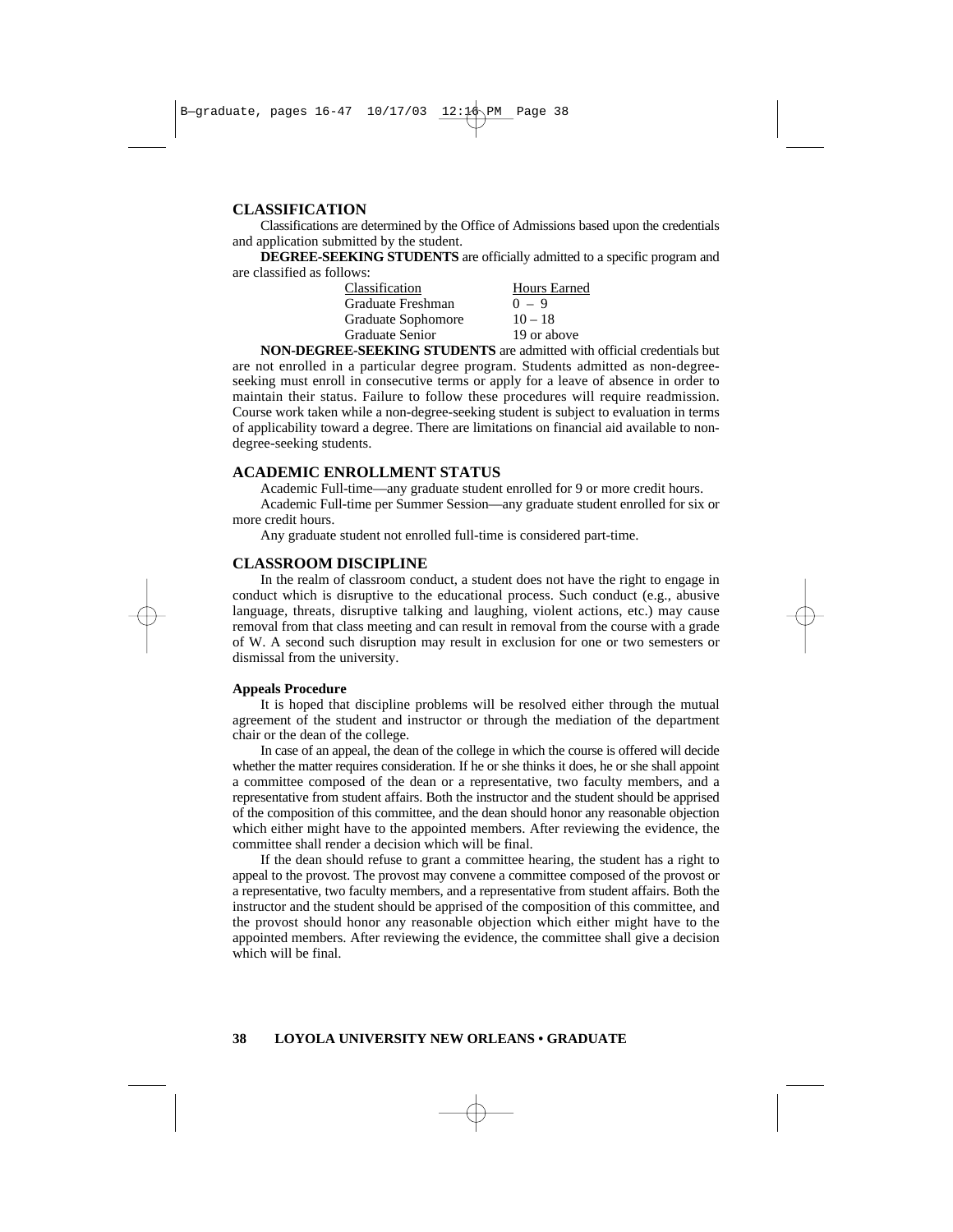# **INTEGRITY OF SCHOLARSHIP AND GRADES**

The principles of truth and honesty are recognized as fundamental to a community of teachers and scholars. The university expects that both faculty and students will follow these principles and in so doing, protect the validity of the university grades. Instructors will exercise care in the planning and supervision of academic work so that honest effort will be positively encouraged.

#### **Academic Work**

All academic work will be done by the student to whom it is assigned without unauthorized data or help of any kind. A student who supplies another with such data or help is considered deserving of the same sanctions as the recipient. Specifically, cheating, plagiarism, and misrepresentation are prohibited. A student who is found to have cheated on any examination may be given a failing grade in the course. In case of a second violation, the student may be excluded for one or two semesters or dismissed from the university. Plagiarism is defined by Alexander Lindley as "the false assumption of authorship: the wrongful act of taking the product of another person's mind and presenting it as one's own." (*Plagiarism and Originality*). "Plagiarism may take the form of repeating another's sentences as your own, adopting a particularly apt phrase as your own, paraphrasing someone else's argument as your own, or even presenting someone else's line of thinking in the development of a thesis as though it were your own." (*MLA Handbook*, 1985).

A student who engages in cheating, plagiarism, or misrepresentation on term papers, seminar papers, quizzes, laboratory reports, and such, may receive a sanction of a failing grade in the course. A second offense may be cause for exclusion or dismissal from the university.

Faculty members are required to report immediately to the dean of the student's college any case of cheating, plagiarism, or misrepresentation which he or she has encountered and later, the manner in which it was resolved.

The dean of the student's college should apprise the student of the serious consequences of cheating, plagiarism, and misrepresentation as well as of the appeals procedure open to the student in such cases.

#### **Appeals Procedure**

If the matter cannot be amicably resolved in consultation with the instructor and chairperson up to 30 days after the beginning of the subsequent semester, excluding summers, the student has the right to appeal to the dean of the college in which the course was offered a decision of the instructor indicating that the student is guilty of cheating, plagiarism, or misrepresentation. The burden of proof will be upon the student.

The dean will decide whether the matter requires consideration. If he or she thinks it does, he or she shall appoint a committee consisting of the dean or a representative, two faculty members, and a student to render a decision. The dean or a representative will serve as the non-voting chairperson of the committee. The student and instructor involved should be informed of the membership of the committee and the dean should honor any reasonable objection either might have regarding the composition of the committee. The decision of this committee is final.

If the dean should refuse a committee hearing to the student, he or she may appeal to the provost. The provost may convene a committee composed of the provost or a representative, two faculty members, and one student from the college in which the appellant is enrolled. The student and instructor involved should be informed of the membership of the committee, and the provost should honor any reasonable objection either might have regarding the composition of the committee. The decision of this committee is final.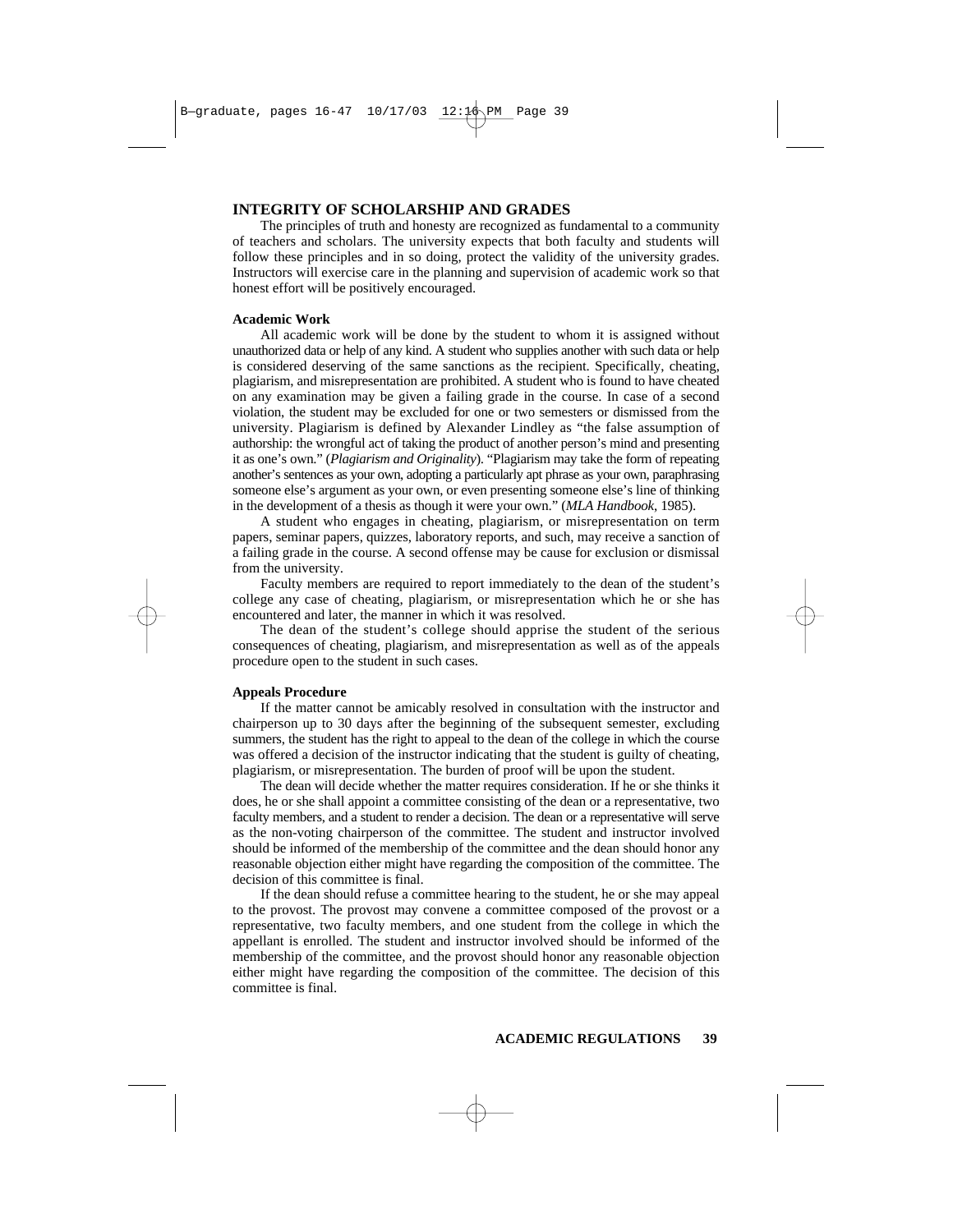# **ACADEMIC STANDING**

Criteria for academic standing are set by each department. However, the student must maintain a 3.0 or be placed on probation. The student has one semester to bring the grade point average back up to 3.0.

# **GRADING**

Each instructor has the option of using a grading method within each course that best meets the needs of students and the subject. However, all grades are translated by instructors into the following grades:

- A Excellent. This grade is assigned 4 quality points per semester hour.
- B+ Good. This grade is assigned 3.5 quality points per semester hour.
- B Good. This grade is assigned 3 quality points per semester hour.
- C+ Minimally Passing. This grade is assigned 2.5 quality points per semester hour.
- C Minimally Passing. This grade is assigned 2 quality points per semester hour.
- D+ This grade is assigned 1.5 quality points per semester hour. This grade will not count toward graduation.
- D This grade is assigned 1 quality point per semester hour. This grade will not count toward graduation.
- F Failure or failure to withdraw. No quality points are assigned.
- I Incomplete. This grade is to be assigned only when the instructor has been presented with serious and compelling reasons why the student should be allowed to complete the course at a later date. These reasons are customarily medical. The I grade is not an automatic extension. An I grade which has not been made up by the sixth week of the subsequent term, excluding summer terms, will be changed automatically to F.
- P Pass. Pass/fail grades are available only in courses designated as pass/fail. Grades of P are not counted toward quality point averages.
- W Withdrawal. Indicates that the student withdrew by the 10th week of class in the Office of Student Records. No credit is awarded.
- AU Audit Complete.
- AI Audit Incomplete.
- AP Advanced Placement.

IP In Progress. An IP grade may be granted for certain courses that typically are longer than a normal semester.

The use of certain other administrative notations on student grade reports are explained in those reports. Averages are computed only on the basis of letter grades A through F.

# **GRADE POINT AVERAGES**

A student's grade point average is based on credit hours, grading method (pass/fail, etc.), grade awarded, and quality points. The following definitions apply.

**LOYOLA EARNED HOURS** are the credit hours earned while taking courses at Loyola.

**TOTAL EARNED HOURS** are the credit hours earned while taking courses at Loyola as well as the hours awarded for transfer work toward a student's degree.

**QUALITY HOURS** are the units upon which a student's grade point average is calculated. They differ from earned hours because quality hours do not include the pass grade and do include failed courses.

**QUALITY POINTS** are calculated by multiplying the quality points associated with a grade (A=4, etc.) by the quality hours. (A three credit hour course with a grade of A will result in 12 quality points.

# **40 LOYOLA UNIVERSITY NEW ORLEANS • GRADUATE**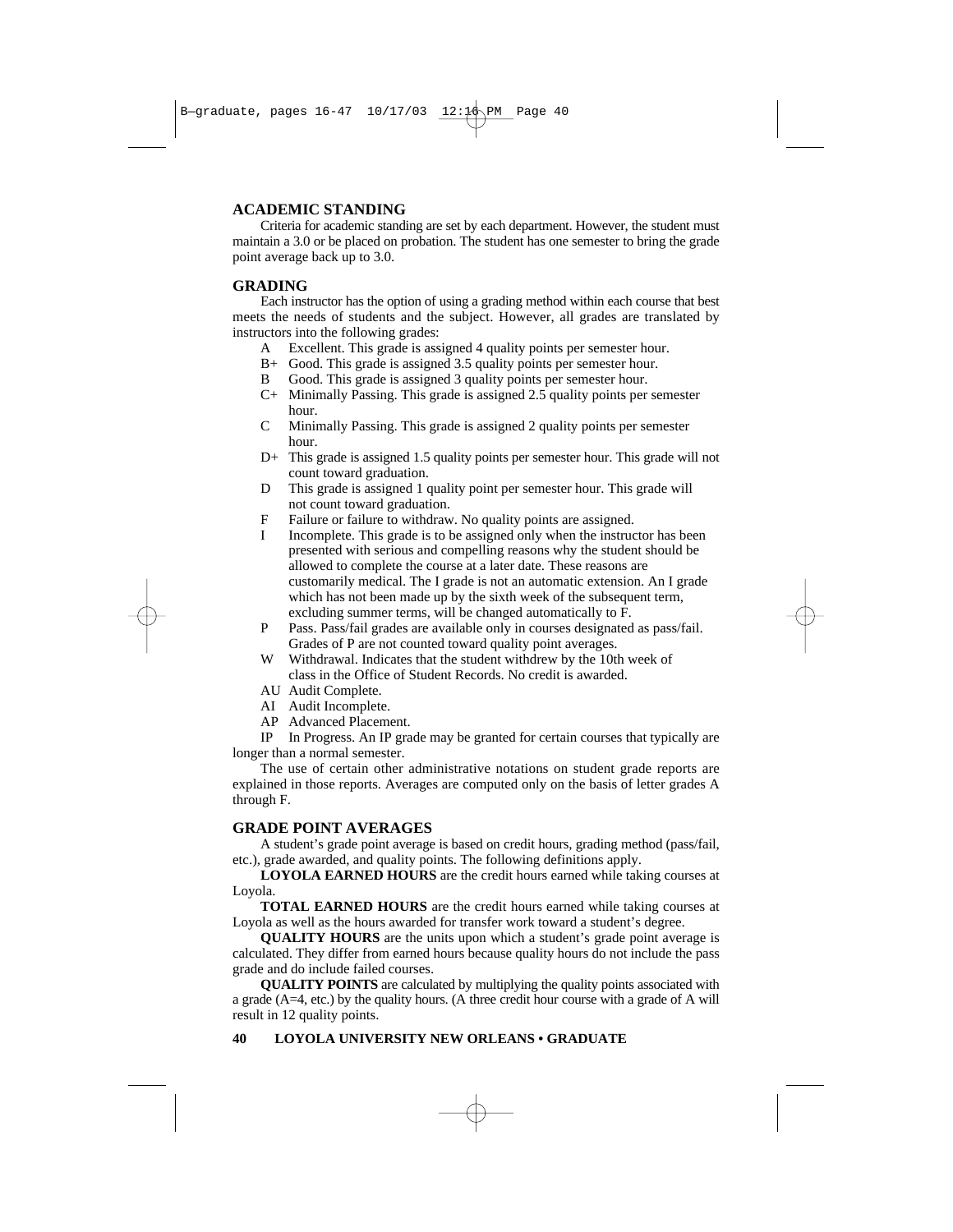**LOYOLA GRADE POINT AVERAGES** are calculated by dividing the Loyola quality points by the Loyola quality hours.

**LOYOLA CUMULATIVE GRADE POINT AVERAGES** include only the course work taken at Loyola.

**ATTEMPTED HOURS** are all courses registered beyond the drop/add period including W grades.

#### **GRADE REPORTS**

A report of the grades made by a student in his or her scheduled courses is sent to the student's permanent address at the end of each term.

Loyola's grade reports list the courses, grades, Loyola grade point averages (both cumulative and semester), and the total earned hours. Discrepancies must be appealed in writing to the Office of Student Records within 30 days of the last examination.

# **CHANGE OF GRADE**

An instructor may change a grade previously assigned by processing an official change of grade form. This form may be obtained in the Office of Student Records or in the dean's office. The instructor must request the grade change and cite the reason for changing the grade. The form must be approved by the instructor, the department chair (A&S only), and the dean under whose jurisdiction the course was offered.

# **GRADE APPEALS**

The student has a right to know the grade he or she has earned, the right to know the grading systems of the instructor, and the right to know grades as they are given during the term. The grading system should be included in the course syllabus.

If the student feels that he or she is not being graded justly, the student should first consult the instructor. If this consultation proves unsatisfactory, the student should then consult the department chair. If the student still feels that the problem has not been resolved, he or she should consult the dean of the college in which the course is offered to request a committee hearing.

The student has the right to appeal a given grade to the dean up to 30 days after the beginning of the subsequent term, excluding summers. It may happen, however, that a hearing may not be able to be scheduled until after that time. Until the grade is finally determined, the student's academic standing and all related rights and privileges are based on the grade as originally assigned.

The student shall collect and present any evidence (tests, papers, laboratory reports, etc.) to the dean. The dean may appoint a committee composed of the dean or the dean's designated representative, two faculty members, who, if possible, should be familiar with the course, and one student who has taken the course, if possible. The dean or the dean's designated representative, will serve as the non-voting chair of the committee.

The student and instructor are to be apprised of the composition of the committee, and the dean should honor any reasonable objection either might have to appointed members. Both the student and the instructor have the right to present their position in person to the committee. The burden of proof will be on the student. The decision of the committee is final, and the grade it decides upon becomes the official grade for the course.

If the dean denies a student a committee hearing, the student may appeal to the provost. The provost may convene a committee composed of himself or herself or a representative, two faculty members (who should, if possible, be familiar with the course), and one student from the college in which the course is offered and who has taken the course. Both the student and the instructor are to be apprised of the composition of the committee, and the provost should honor any reasonable objection which either might have to appointed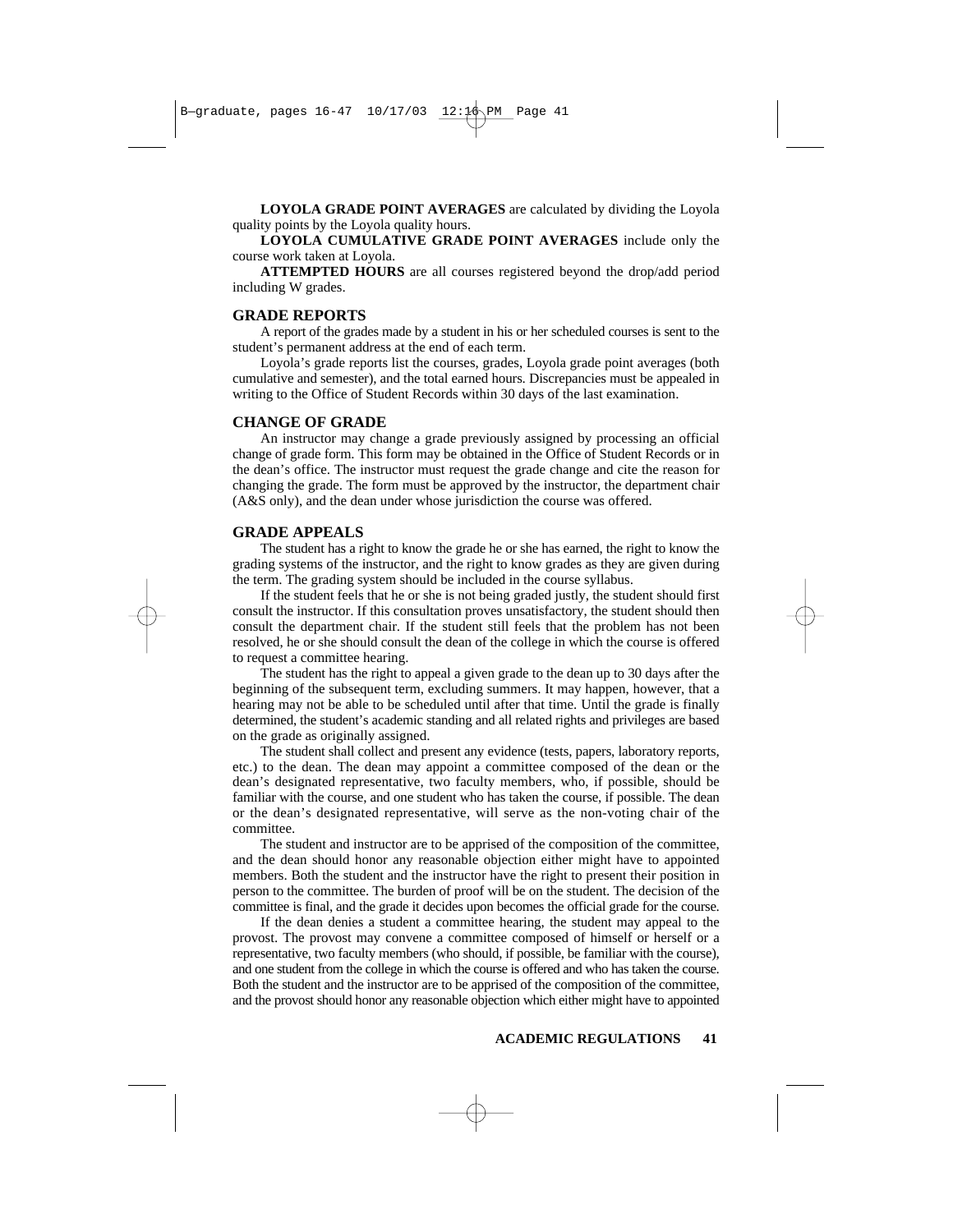members. Both the student and the instructor have the right to present their positions in person to the committee. The decision of the committee is final, and the grade it decides upon becomes the official grade for the course.

Loyola students enrolled in courses at other institutions are subject to the grade appeal policy at those institutions.

#### **DISMISSAL**

Although dismissal is usually a function of the student's inability to remove himself or herself from academic probation, all decisions regarding dismissal are made on an individual basis, and the university, through duly constituted judicial bodies, or through the deans, has the authority to dismiss a student whose conduct, attitude, or performance is in serious opposition to the aim of the university or to the spiritual, moral, or intellectual welfare of the university community.

#### **PROCEDURES FOR EXCLUSION OR DISMISSAL**

The dean of a college or his or her representative may initiate proceedings for exclusion or dismissal when he or she has reasonable cause to believe that a student has violated a university academic policy or has committed an offense which warrants such action. Grounds for exclusion or dismissal include, but are not limited to, the following: cheating, plagiarism, fraud, misrepresentation, and conduct which is disruptive to the educational process (e.g., abusive language, threats, disruptive talking, etc.).

The dean or a representative will form a committee to hold an exclusion or dismissal hearing. The purpose of the committee is to recommend to the dean any sanctions that should be taken against the student. In the case of fraud, cheating, plagiarism, misrepresentation, or similar offenses, the committee will consist of the dean (or a representative), two faculty members, and a student from the college in question. In the case of disruptive conduct or other offenses related to the academic environment, the committee will consist of the dean (or a representative), two faculty members, and a representative from student affairs. In the event a committee had been formed to hear an appeal of a second offense, said committee may be convened to act as the hearing committee on exclusion or dismissal. The dean or a representative of the student's college shall provide the student with a written statement outlining the reasons for the exclusion or dismissal hearing, which is held to consider what action should be taken with regard to the student's future at the university in light of the findings against the student and not to reconsider the student's guilt or innocence in cases of cheating, plagiarism, misrepresentation, disruptive conduct, etc. The statement shall contain sufficient detail to inform adequately the accused of the time, date, place, and conduct serving as the basis for the complaint. The student shall also be advised that he or she has a right to appear before the committee and to present information and witnesses in support of his or her position concerning exclusion or dismissal. Alternatively, the student may present such information in writing. The accused student may make his or her presentation with the assistance of a faculty member, staff member, or another student, but legal representation will not be permitted at the hearing.

The hearing on the matter shall be held within a reasonable period of time (normally within 15 days), but at least 10 days after the student has received notice of the charges. Until final determination of the matter, the student shall be allowed to continue classes unless, in the opinion of the dean, the violation warrants immediate departure from the university.

Within five days after the hearing, the committee shall make its recommendations to the dean of the student's college. Included in the committee's recommendation shall be a record of the deliberations (a full transcript is not required) and a justification for the committee's decision. A copy of these records shall be immediately forwarded to the provost.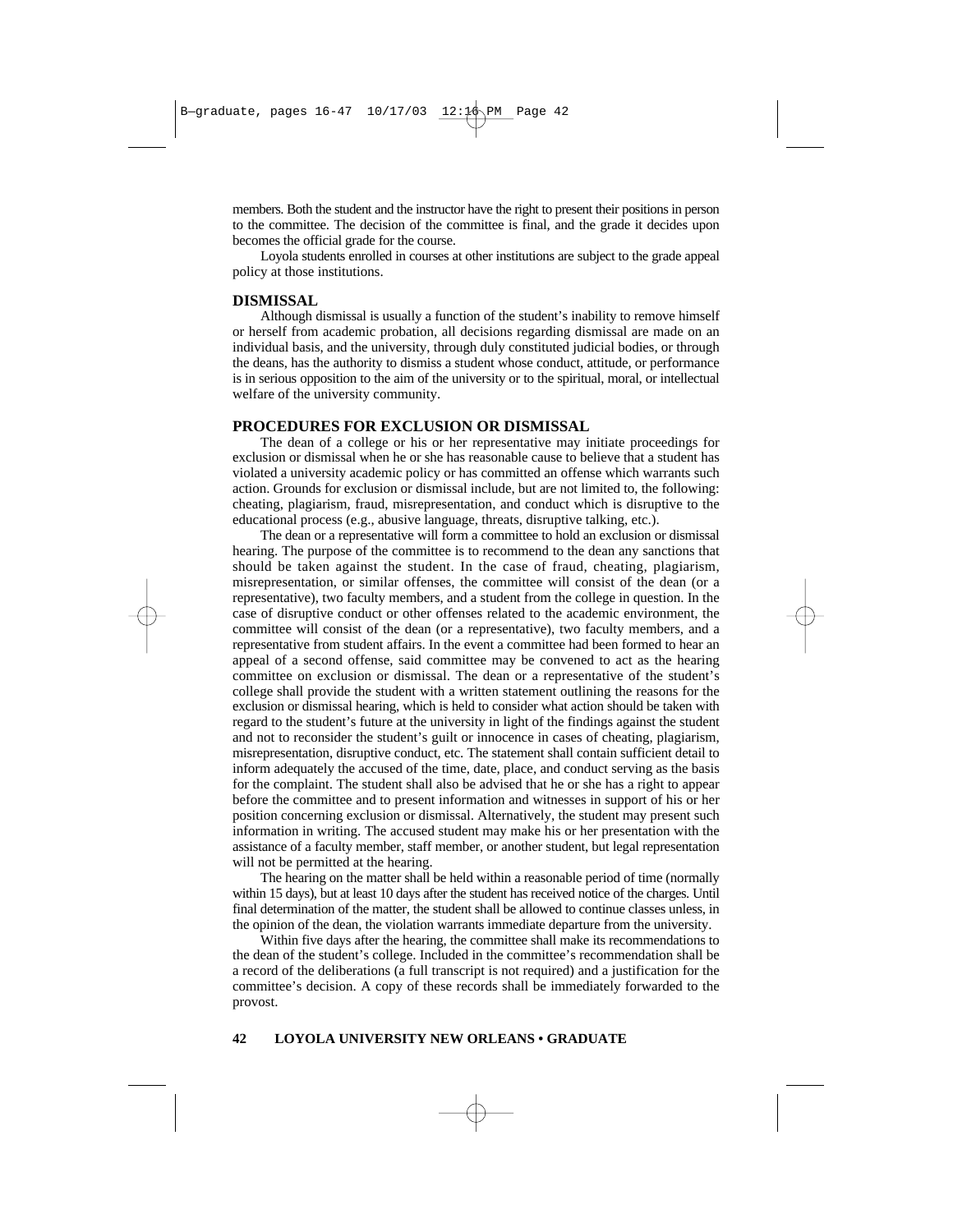Should the dean of the college decide that the student shall be excluded for one or two semesters or be dismissed from the university, the student may appeal the decision to the provost within 10 days following receipt of the dean's decision. After receiving the written appeal from the student, the provost may affirm, modify, or reverse the action previously taken by the dean.

The decision of the provost is final.

#### **CAREERS**

Students may have an undergraduate, graduate, joint graduate/professional and/or professional career, or continuing education at Loyola University New Orleans. Each career has its own grade point average which will not reflect courses taken that are at a level different from a student's career at that time. Therefore, for students who receive a bachelor's degree and return to take undergraduate courses as a graduate student, their grade point average at the time of the awarding of the degree will not be affected by this later course work. In addition, the graduate grade point average will not include quality points for undergraduate courses.

#### **RESIDENCY**

A minimum of 24 credit hours must be completed while registered at Loyola. Unless special permission is granted by the appropriate graduate chair or dean to pursue work elsewhere, the work of the final year must be completed at Loyola. This requirement applies to students who entered as graduate freshmen and to students transferring from other institutions. M.B.A. students must complete 27 hours of 700- and 800-level courses in residence, except for students who participate in the Jesuit consortium.

# **ELIGIBILITY FOR GRADUATION**

Students must meet the specific requirements of their degree programs as set forth in this bulletin. The university, through the appropriate graduate department chairs or deans, may authorize changes and exceptions where it finds them desirable and consistent with the continuous and orderly review of its policies.

Applications for graduation should be filed during the previous fall term for May, August, and December candidates. Specific deadlines are published in the academic calendar and in the *Course Reference Guide*.

To be certified to graduate at the end of the term for which the student applied, all degree requirements must be completed no later than July 1 for spring candidates, October 1 for summer candidates and February 1 for fall candidates. After that date, the original application for graduation will be deleted. If the student is unable to complete the requirements during this period of time, the student must reapply for graduation in a subsequent term.

# **GRADUATION**

Loyola confers degrees in May, August, and December. After grades are received, the university determines graduation grade point averages. Subsequently, the Office of Student Records posts the degrees to transcripts and provides the students with their diplomas. Diplomas and transcripts are not released until the student has discharged all financial and contractual obligations to the university. After a student has graduated, no change may be made in his or her record except to correct a discrepancy (see *Grade Reports*) or as the result of a grade appeal (see *Grade Appeals*).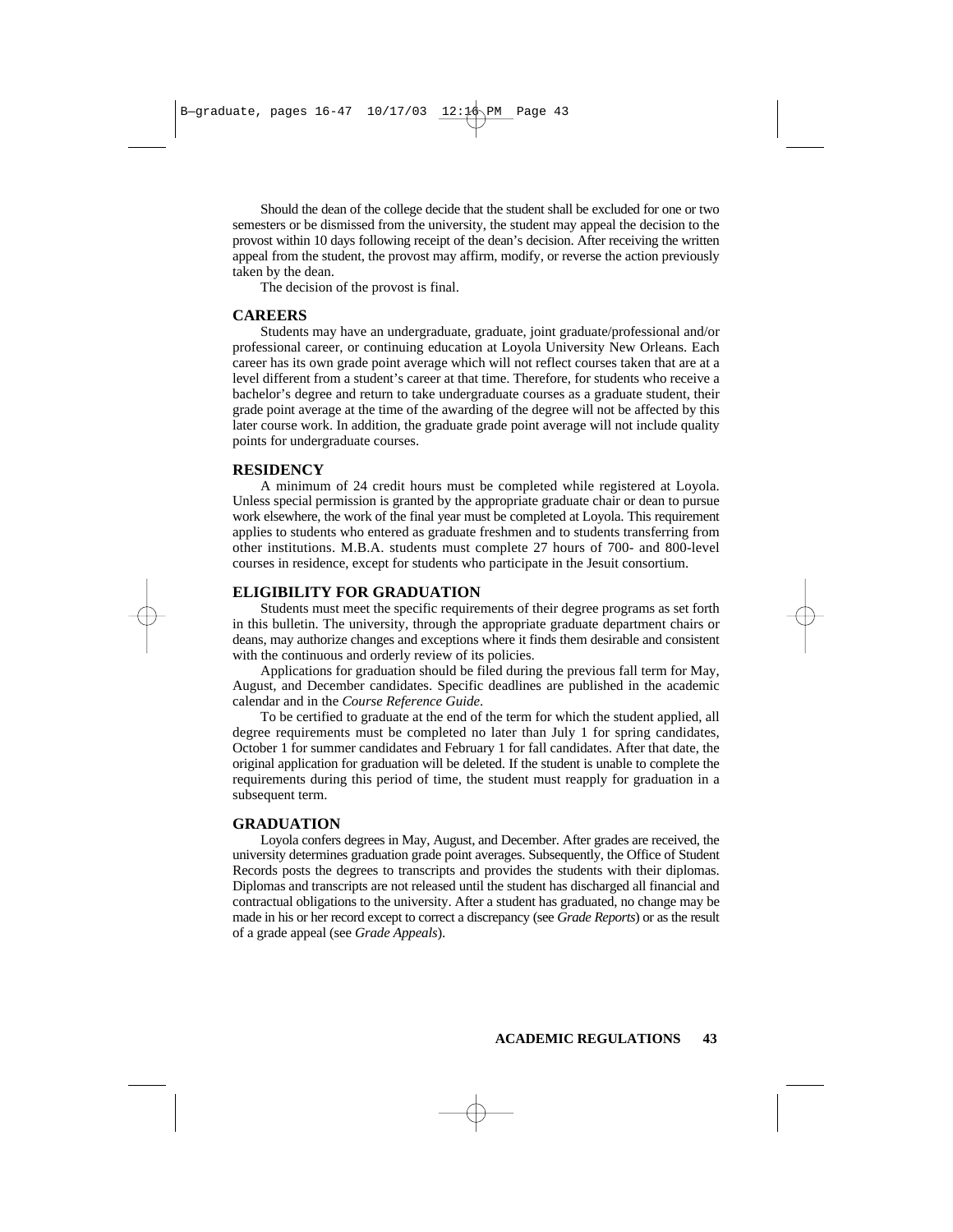# **COMMENCEMENT**

Loyola University holds a commencement ceremony at the end of the spring semester. Students who are candidates for May or August will participate in that ceremony; students who are candidates for December may participate in that spring ceremony or the following spring ceremony. The commencement program is not a certification document of the university.

# **DIPLOMAS**

The diploma given to students upon graduation carries the university information, student's name, and degree title. Diplomas will be released only to students who have discharged their financial and legal obligations to the university.

# **ENROLLMENT AT OTHER UNIVERSITIES**

Students must obtain the prior written permission of the appropriate graduate chair, dean, or the department chair in the College of Arts and Sciences, to enroll in courses at other institutions. No transfer credit will be awarded for such work unless the courses are approved by the dean or the student's department chair in the College of Arts and Sciences. Only students in good standing are granted permission to attend another institution. An official copy of the transcript from the other institution must be submitted to Loyola's Office of Student Records prior to the completion of Loyola's next term or the course will be subject to the provisions of evaluation of transfer course work.

Students in the College of Business Administration must obtain approval from the director of their program.

# **LEAVE OF ABSENCE/INTENT TO RE-ENROLL**

Students enrolled in one term may apply to their dean for a leave of absence for either the next term or academic year and process a leave of absence in the Office of Student Records. Students returning from a leave of absence are subject to the policies of the bulletin under which they were originally admitted. A leave of absence is not granted to a student transferring to another university.

Students who did not formally apply for a leave of absence are eligible to complete an intent to re-enroll form in the Office of Student Records if the student did not attend another university during the absence period or have an active probation status at Loyola.

# **WITHDRAWAL FROM THE UNIVERSITY**

To withdraw officially from the university a student must:

- 1. Obtain a withdrawal form from the Office of Student Records.
- 2. Obtain signatures of the designated officials on the withdrawal form.
- 3. Student should consult the official academic calendar for the appropriate tuition refund schedule.

Withdrawal from the university is not complete or official until all signatures have been obtained and turned into the Office of Student Records.

Those students who withdraw officially from the university prior to the last day for dropping courses as recorded in the academic calendar will have the courses removed from their records. Students withdrawing from the university after the drop period but in the withdrawal period will receive Ws.

Students who have not been enrolled for two terms or more must follow the degree requirements in effect at the time of their re-entry.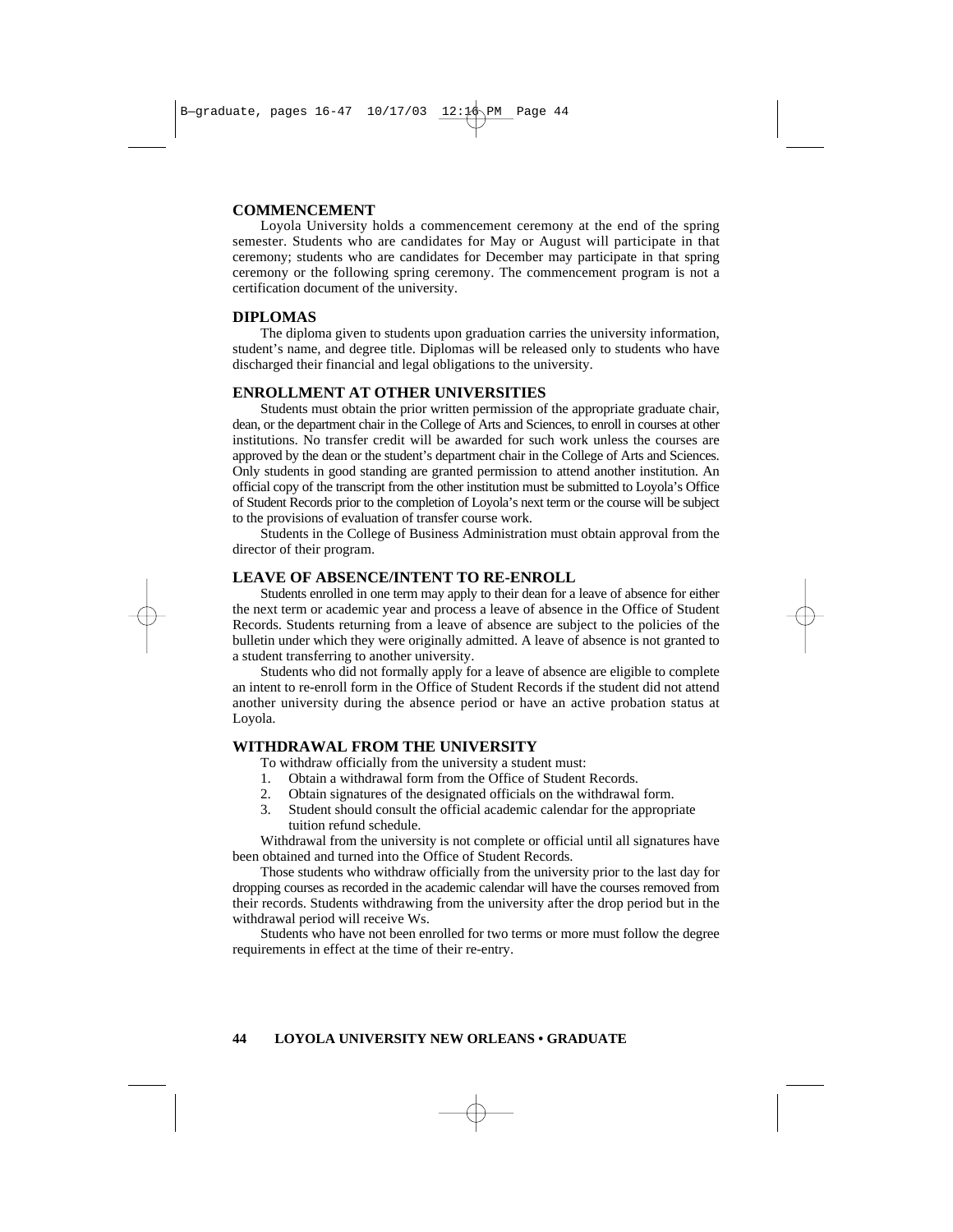# **MEDICAL WITHDRAWAL FROM THE UNIVERSITY**

A student will be granted a medical withdrawal from the university within the term the student is incapacitated, providing that detailed written documentation is provided by the student's health care professional to the associate vice president of student affairs, who will make a final recommendation to the vice president for student affairs. Written notification will be provided to appropriate parties by the associate vice president for student affairs.

Any student receiving a medical withdrawal during the term may be required to remain out of class the succeeding term. (This decision will be based on seriousness of illness and time of withdrawal.) Medical withdrawals must be made within the term being requested (during illness). The associate vice president for student affairs will recommend the appropriate refund, if any.

# **RECORDS RETENTION POLICY**

#### **Admissions Documents**

The admissions records of enrolled students are retained for 10 years. Acceptance letters, applications, correspondence, credit by examination, test scores, transcripts, transfer credit evaluations, and admissions decision information are retained on nonenrolled students for a period of one year.

#### **Records and Registration Documents**

Graduation certification forms and registration documentation are retained for three years; change of grade forms, final grade rosters, transcripts, catalogs, class schedules, and commencement information are retained indefinitely. Students are required to report and appeal all discrepancies regarding all academic records to the Office of Student Records within 30 days from the final class day of the semester in which the discrepancy occurred.

# **VETERANS CERTIFICATIONS**

Immediately following registration held in the beginning of each term, students who are eligible for benefits through the Veterans Administration can be certified by the Office of Student Records. In accordance with Title 38, United States Code, Veterans Benefits, Loyola University certifies only those students who are admitted to a degree program and who are making satisfactory progress as determined by the probationary and exclusion policies of the university's colleges.

Reimbursement is certified for standard courses only and excludes non-credit courses. All inquiries concerning the certifications should be directed to the director of student services in the university's Office of Student Records.

# **CREDIT HOUR CERTIFICATION RULES FOR ALL STUDENTS**

| <b>Classification:</b> | Full<br>Time | 3/4<br>Time | 1/2<br>Time | 1/4<br>Time |
|------------------------|--------------|-------------|-------------|-------------|
|                        |              |             |             |             |
| Undergraduate          | 12           |             |             |             |
| Graduate               | Q)           |             |             |             |
| Law                    | Q            | h           | 3           |             |
| Summer School          |              |             |             |             |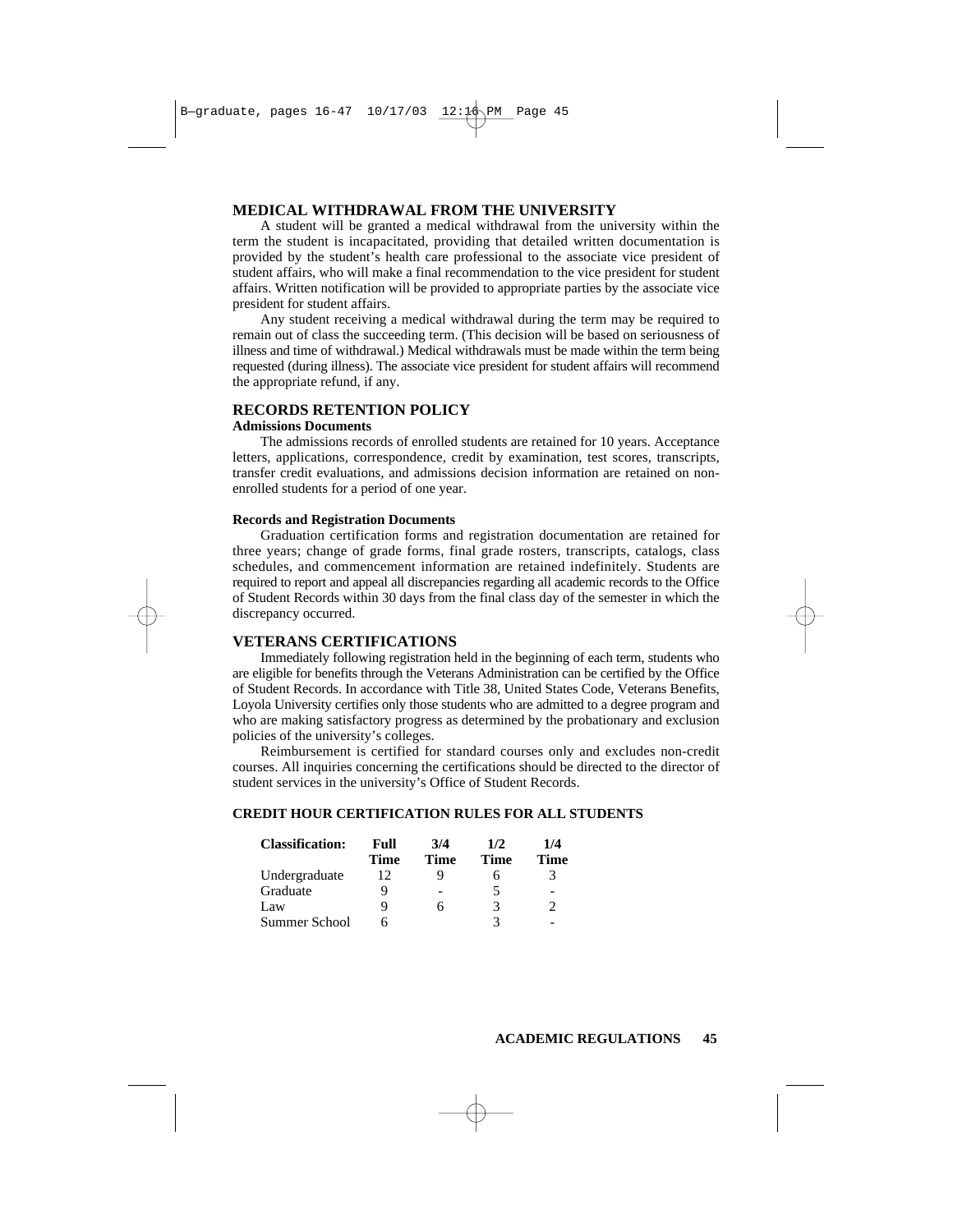# **TRANSCRIPTS**

Loyola is authorized to distribute only Loyola's own transcripts, not the records of testing services or other universities. Students may have four records at Loyola which comprise the official transcript: undergraduate, graduate, law, and continuing education. Upon a student's request, all official transcripts are sent by the Office of Student Records to others. Transcripts marked, "Issued to the Student," are given by the Office of Student Records to students. In accordance with recommendations of the American Association of College Registrars and Admissions Officers, official transcripts issued to students should not be treated as an official academic credential. Transcripts carry notations identifying major, degree program, Loyola term and cumulative statistics, degrees earned at Loyola and other institutions, transfer course work by institution, credit by examination, date of birth, and prior academic level. Academic exclusion and academic dismissal are indicated on the transcript for students placed in this status.

The Office of Counseling and Career Services issues copies of Loyola transcripts as part of its placement portfolio. This document should not be treated as an official transcript.

Loyola will withhold transcripts, diplomas, and statements of honorable dismissal until indebtedness to the university has been discharged.

# **POLICY ON RELEASE OF INFORMATION**

Loyola endeavors to keep the student's educational records confidential and out of the hands of those who would use them for other than legitimate purposes. All members of the faculty, administration, and staff respect confidential information about students which they acquire in the course of their work. At the same time, Loyola tries to be flexible enough in its policies not to hinder the student, the institution, or the community in their legitimate pursuits.

Documents submitted by or for the student in support of an application for admission or for transfer credit are not returned to the student, or sent elsewhere by request. In exceptional cases, however, where another transcript is unobtainable, copies may be prepared and released to prevent hardship to the student. The student should present a signed request. Usually the copy, marked as a certified copy of what is in the student's file, is released.

The complete policy on release of student information follows.

Public Law 93-380 (also known as the Buckley Amendment and as the Privacy Rights of Parents and Students—Section 438 of the General Education Provisions Act) permits only the release of "directory information" about students without the student's written consent. "Directory information" includes:

Student's name, all addresses, telephone number, e-mail address, place of birth, college, major, honors, awards, photo, classification, dates of enrollment, degrees conferred and any graduation distinctions and dates of conferral, and the institution attended immediately prior to admission.

The law further provides that any student may, upon written request, restrict the printing of such directory information in the student address directory. The student may so indicate at each registration.

The law requires such written consent of the student for the release to anyone (including parents) of other than "directory information" with the following exceptions: (a) other school officials within the educational institution who have legitimate educational interest; (b) officials of schools to which the student seeks to transfer; (c) the Comptroller General of the United States, the HEW Secretary, the administrative head of an education agency, or state educational authorities; (d) in connection with a student's application for, or receipt of financial aid; (e) state and local officials or authorities to which such information is specifically required to be reported under state statute adopted prior to